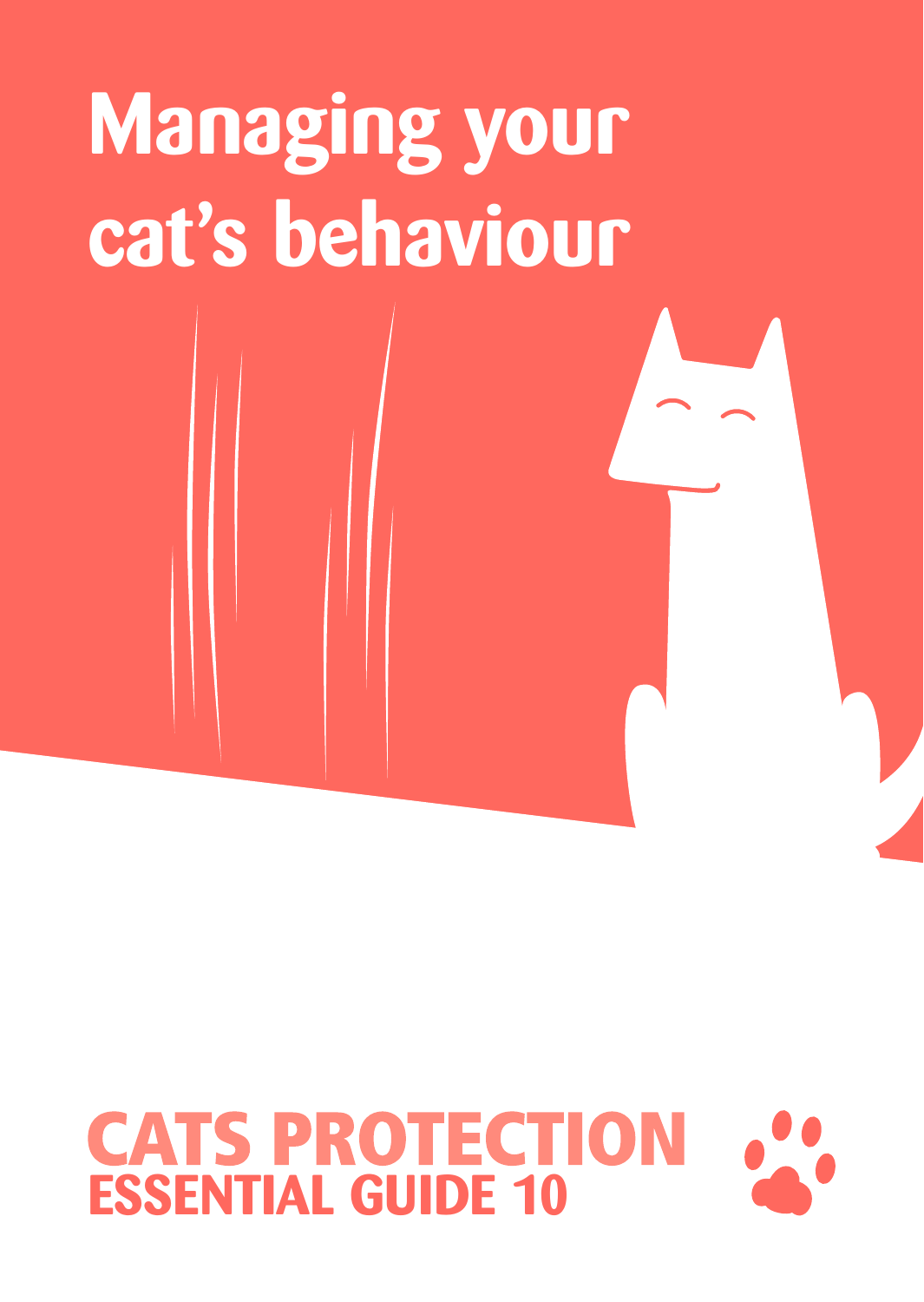### **Ain't misbehaving**

Cats which are nervous, aggressive or act in what we consider is an inappropriate way – such as spraying indoors – behave that way for a reason. These 'misbehaviours' are usually signs that something – from the cat's perspective, at least – is very wrong. Punishing your cat will only make matters worse. It often helps to consider the cat's normal behaviour, needs and motivations – see Cats Protection's *Essential Guide: Understanding your cat's behaviour*. Also don't forget that owners and carers of cats have a legal duty of care to ensure their needs are met, which includes their need to exhibit normal behaviour patterns.

**If your cat starts to do something that is out of character, the first thing you should always do is book them in for a heath check with your vet to rule out any medical problems that could cause this behaviour. Medical disorders are very common causes of behavioural issues, even if the link is not immediately apparent. Always discuss the cat's behaviour and all your observations and concerns with the vet.**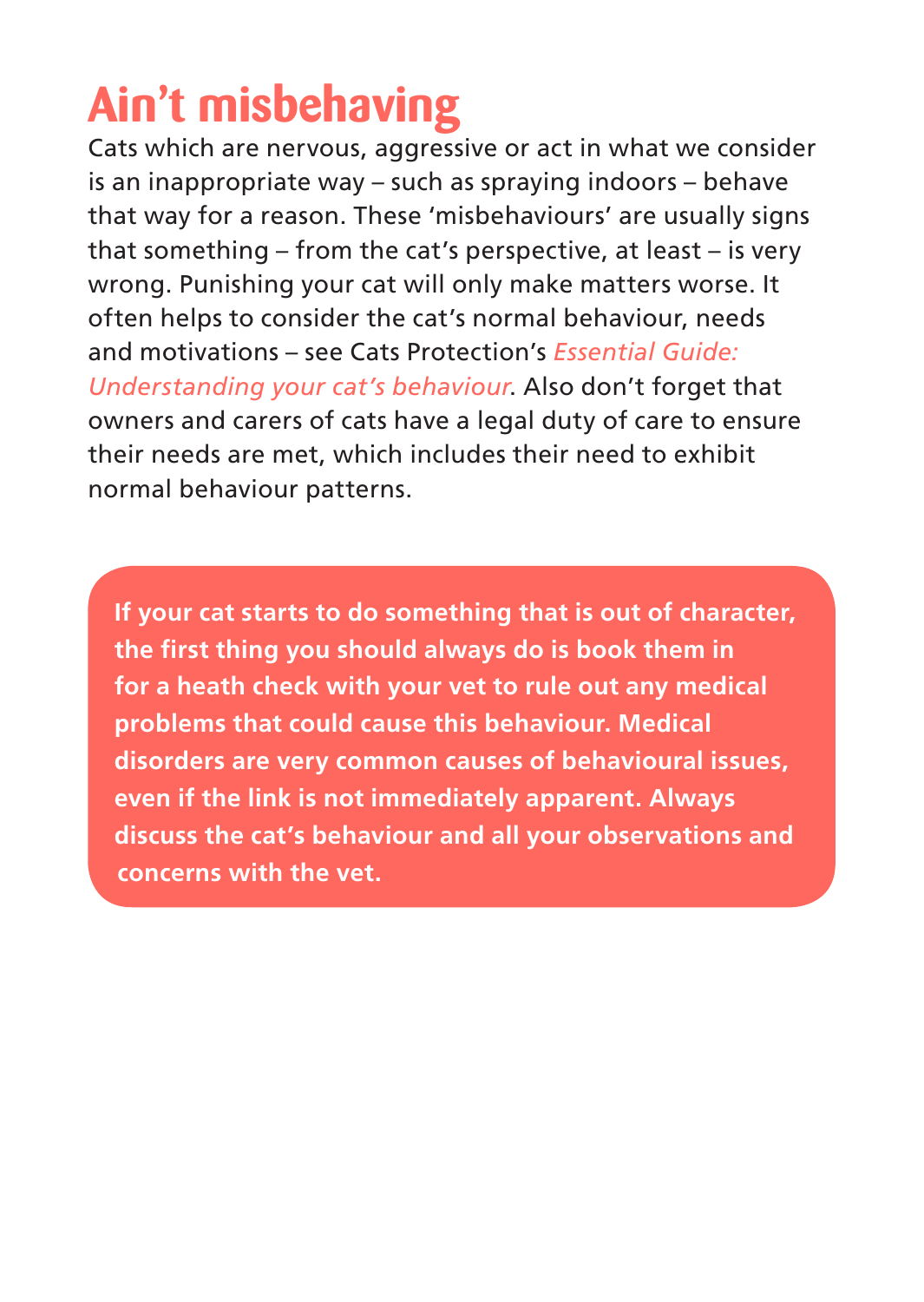### **Signs of pain**

Cats are very subtle when it comes to showing pain and they will do their best to hide it. They are more likely to show slight changes in lifestyle or behaviour than they are to show a limp, for example. There are many different medical problems that cause discomfort and varying intensities of pain. Keep a close eye on your cat and if you notice any change in their behaviour, take them to the vets for a health check. Treating pain can really improve their quality of life.

Signs of pain include:

- **•** becoming more withdrawn or hiding more than usual
- **•** sleeping more than usual, especially in one place, or slowing down
- **•** becoming less tolerant of people, or being handled
- **•** aggressive behaviour
- **•** hesitating or becoming more reluctant to jump up or down from furniture for example, or go through the cat flap
- **•** being stiff after resting, or showing a preference for using a particular leg when going up and down stairs
- **•** crouching in a hunched up position with squinty eyes
- **•** playing less, or reduced interaction with an owner
- **•** reduced eating or drinking
- **•** increased anxiety or fear
- **•** sleep disturbance
- **•** pacing, circling or restlessness
- **•** a scruffy or matted coat, particularly in hard to reach areas
- **•** vocalisation, especially when moving or using the litter tray
- **•** not using the litter tray
- **•** over-grooming
- **•** some cats will purr when in pain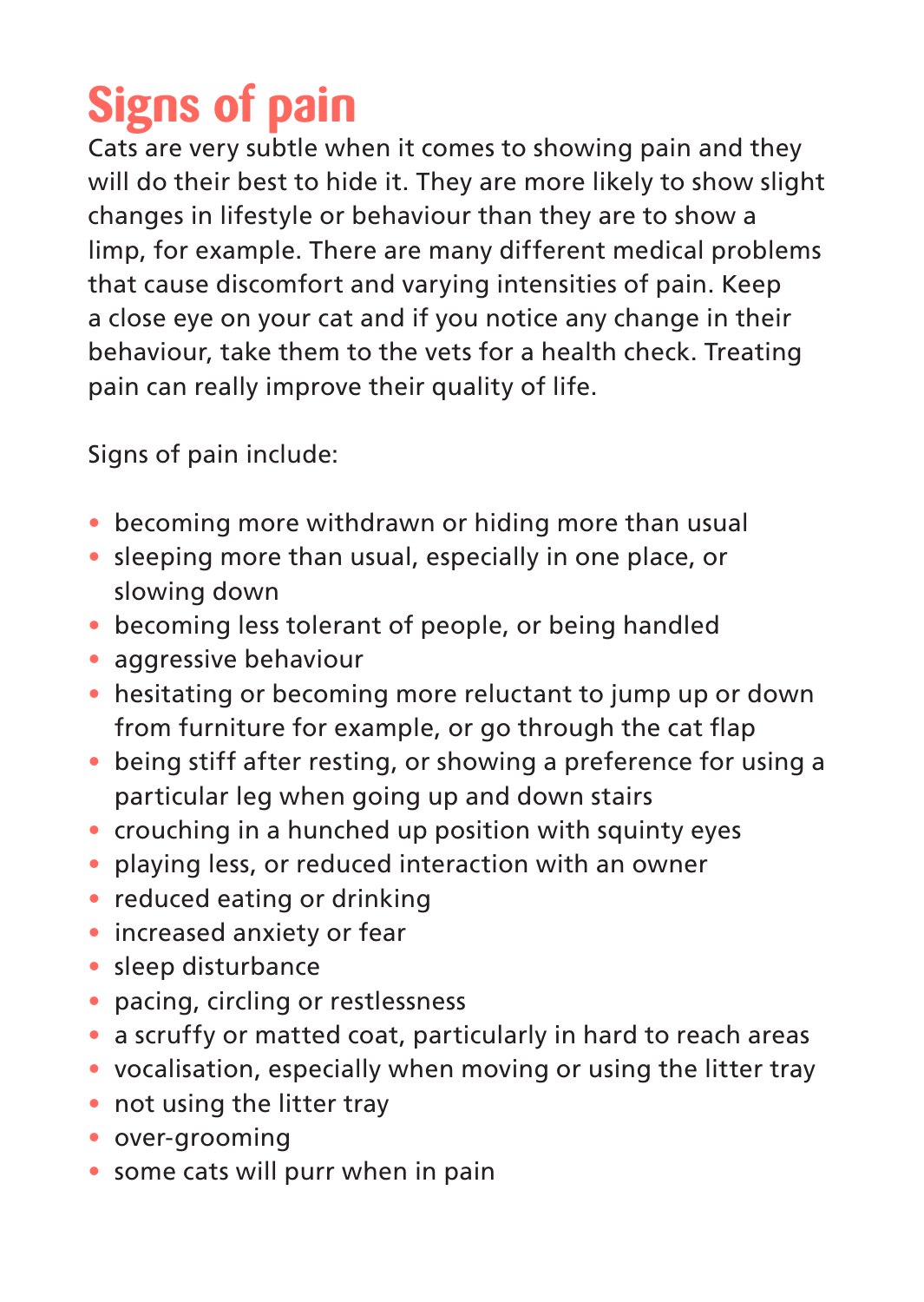### **Signs of stress**

Cats express signs of stress in a subtle way making it very difficult to tell when a cat is stressed. There are many reasons why it can occur. Stress as an immediate response to a threat is healthy as it enables the cat's 'flight or fight' response and allows them to get away quickly. However, ongoing stress can be harmful for your cat's wellbeing.

A few reasons cats get stressed include moving house or a change in routine such as redecorating or getting new furniture. It can also occur if the litter tray and food bowls are in unsuitable locations, or there aren't enough. Unfamiliar people visiting the house and the introduction of a new pet, baby or child partner can be a trigger. A cat may be bullied or intimidated by neighbouring cats or even the other resident cats they live with.

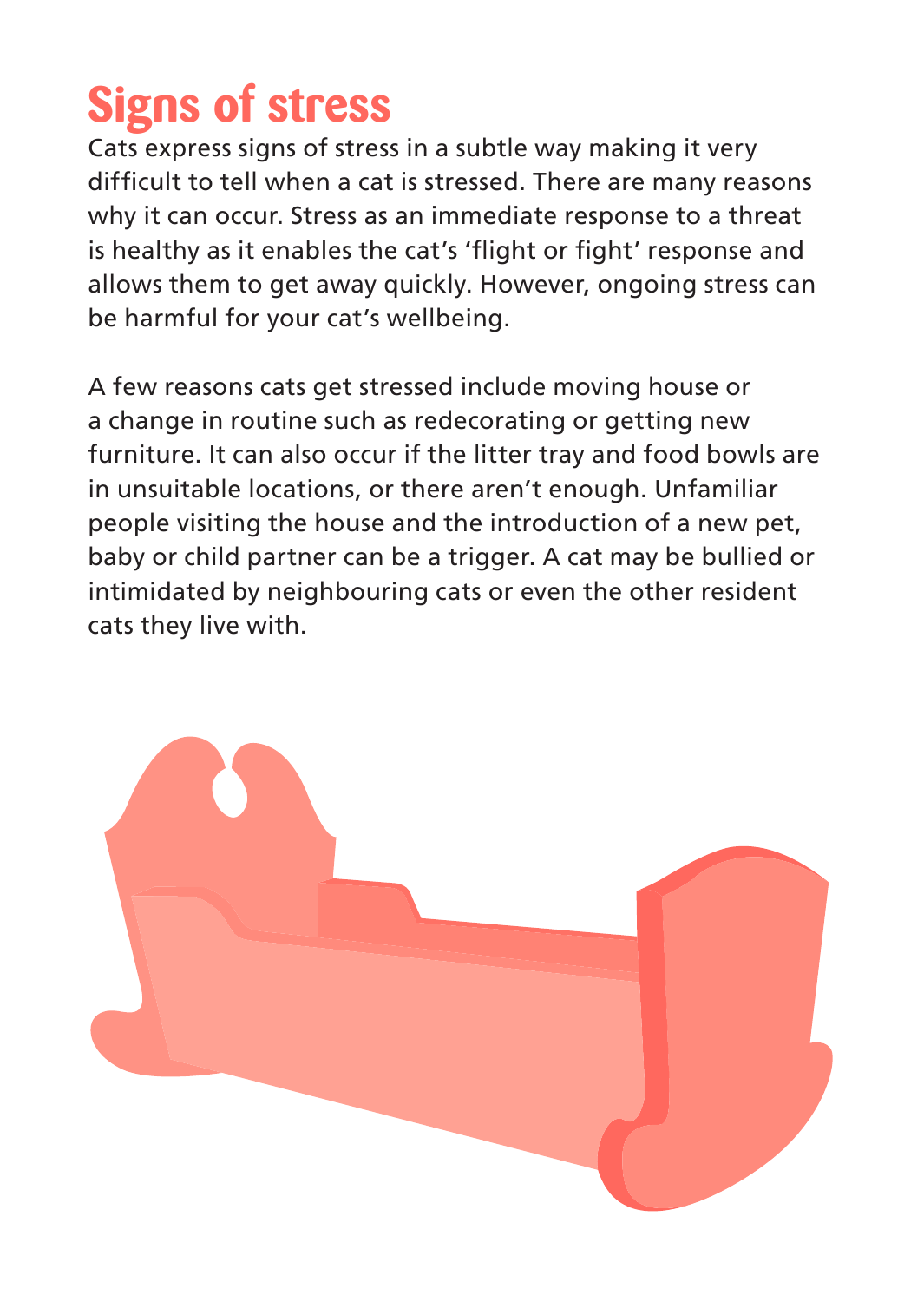Signs to look out for include:

- **•** becoming more withdrawn or hiding more than usual
- **•** appear to be sleeping more, some cats will actually pretend to be asleep while trying to monitor the cause of the stress
- **•** becoming less tolerant around people or being handled
- **•** hesitating or becoming more reluctant to use important resources such as window sills, furniture or your lap, using the litter tray or going through the cat flap
- **•** crouching in a hunched up position with squinty eyes, some cats will cringe away from you if you try to approach
- **•** a reduction in play behaviour and interaction with owners
- **•** eating or drinking less
- **•** overeating
- **•** increased anxiety or fear
- **•** sleep disturbance
- **•** pacing, circling or restlessness
- **•** a scruffy or matted coat
- **•** house soiling
- **•** over-grooming

Many of the signs listed for pain and stress could also be due to many other medical conditions or behavioural problems. Always see your vet if you notice any changes in your cat.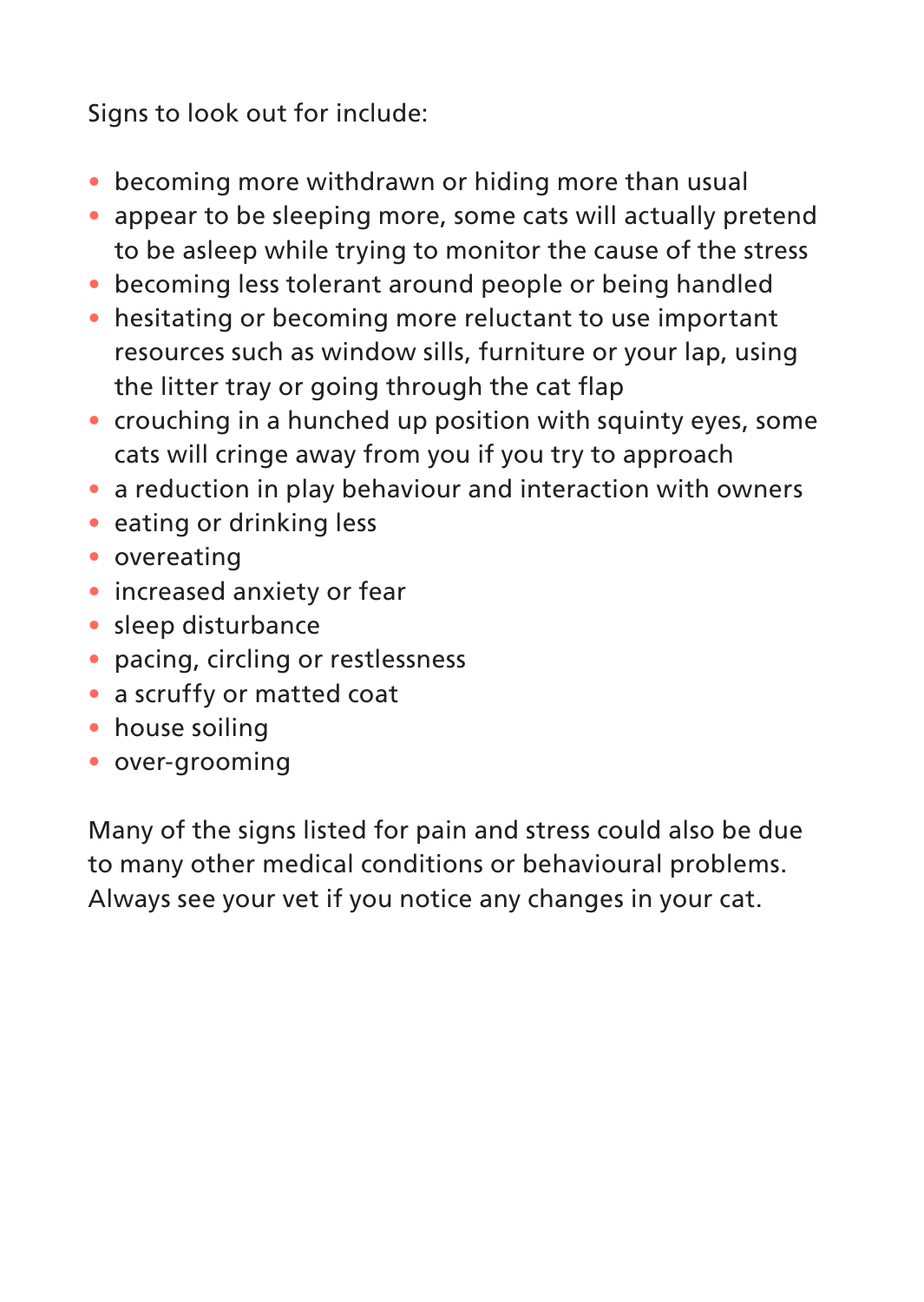### **Shy, nervous or timid cats**

While most cats settle into new homes quickly, some remain fearful despite a gentle welcome and time to settle in. Don't be too disappointed if your shy or timid cat tries run away and hide from you. Showing patience and sensitivity will go a long way to ensure that you have a happy and extremely rewarding relationship with your cat.

#### **Why is my cat so timid?**

Timid behaviour could be due to:

**genetics** – an inherited tendency. Some cats are naturally more anxious than others

**poor socialisation** – a lack of contact with humans, particularly during their first eight weeks of life. If young kittens are not properly socialised with people, they will be frightened or stressed by human contact

**bad experiences** – a previous frightening experience that has made the cat fearful

#### **What are the signs of shyness, nervousness or timidity?**

As cats cannot tell us how they feel, it can be difficult to recognise that your cat wants you to move away. Signs of fear include running away and retreating to hiding places. A scared cat will show dilated pupils and/or flattened ears and will cringe and cower from you.

This fear can develop into aggressive behaviour – where your cat adopts 'fight' as a tactic instead of 'flight' as a last resort. Usually aggression develops because the cat feels cornered or trapped, or because they have previously learned that flight is unsuccessful. Avoid putting your cat into this situation and ensure they can always get away easily if they want to.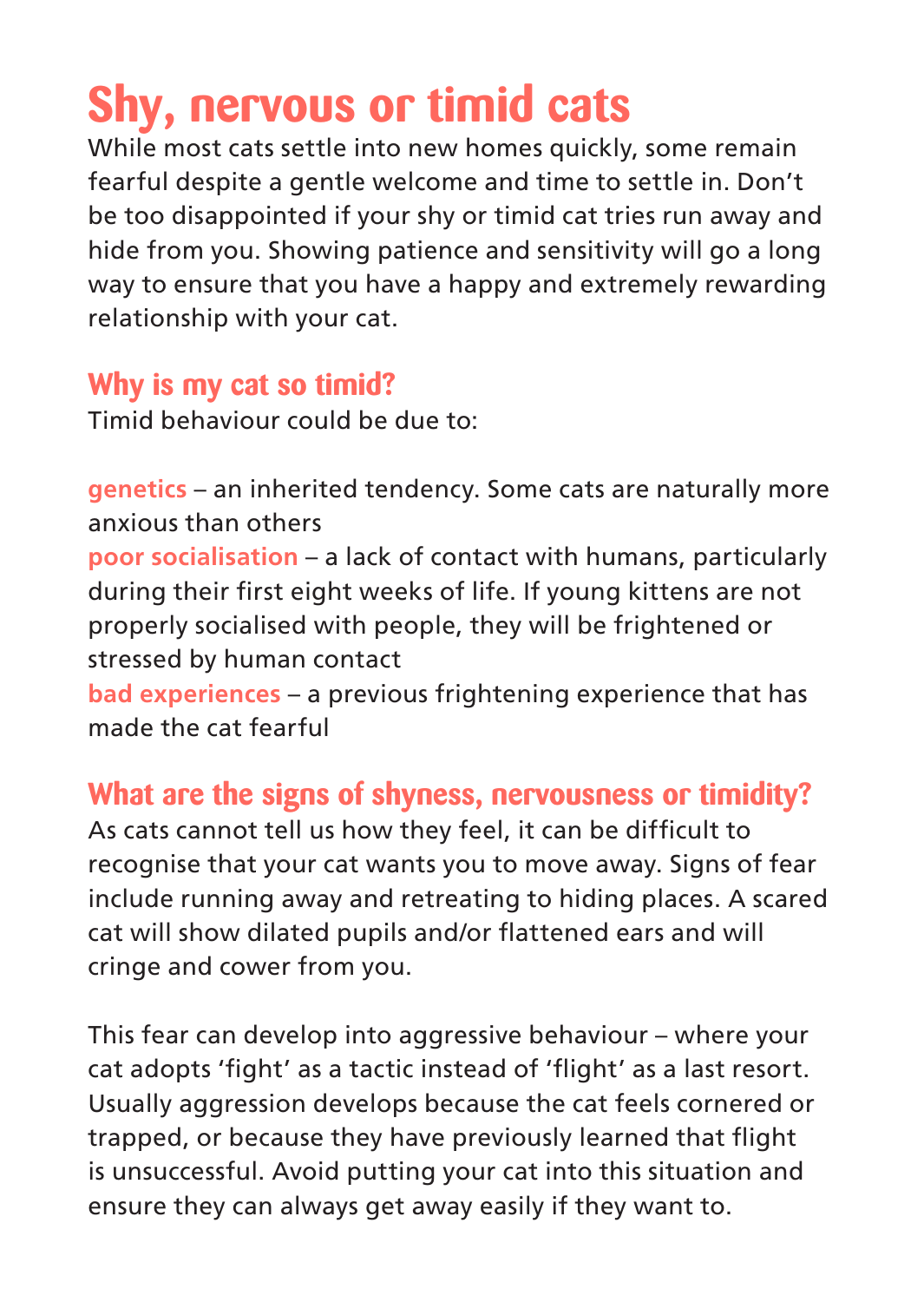#### **Managing shy cats**

There are a number of things you can do to make your timid cat feel more secure. As long as your cat had some positive contact with people when they were a young kitten, with patience your cat will learn not to be afraid but you must take things slowly. It helps to:

- **•** provide plenty of refuges for your cat around the house. Cats de-stress quicker if they can hide, preferably in high and dark locations eg behind sofas and under beds. A cardboard box on its side or blankets placed on shelves or wardrobes can help your cat feel safe
- **•** ensure other neighbouring cats cannot enter the house through the cat flap or open windows. Be vigilant to make sure your cat is not being bullied in the garden or intimidated by other cats through the windows, conservatory or patio doors
- **•** keep all your daily routines consistent where possible. This provides a predictable, reassuring environment for your cat
- **•** use synthetic scent pheromones these can create a reassuring environment for the cat and may help to reduce stress – they are available from your vet
- **•** sit quietly in your cat's vicinity to allow them to get used to you in their own time. Ignore them while you read a book or take a nap so that they don't feel pressurised or anxious about your presence. Do it while they are eating or provide a small treat so they associate your presence with something positive. The time you spend near them can very gradually be built up as they adjust
- **•** let your cat make the first move direct approaches are extremely threatening so don't force attention on your cat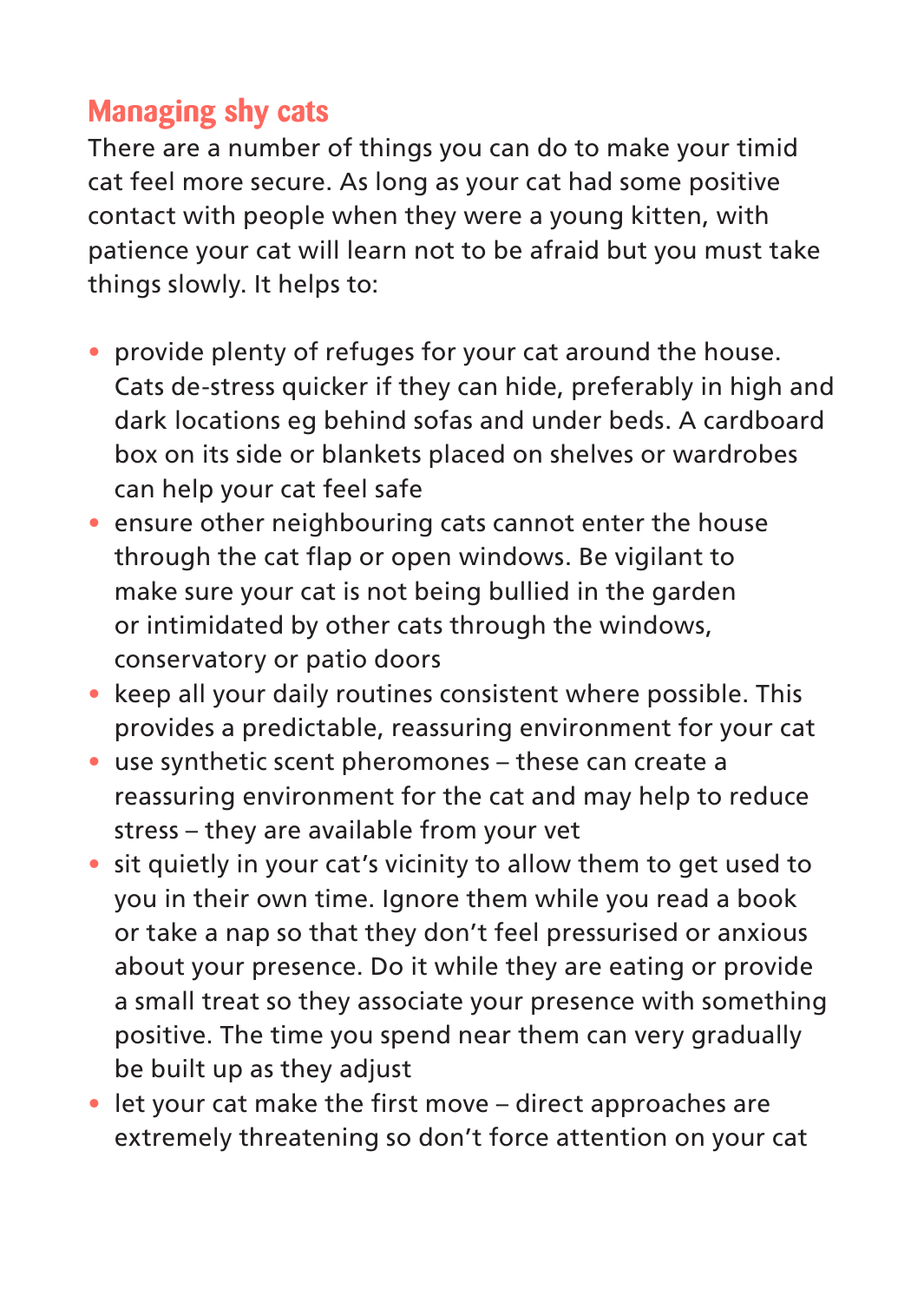**•** blink slowly at your cat, narrow your eyes so they are half open and then turn your face away slowly to reassure your cat that you are not a threat

#### **As your cat becomes braver, try:**

- **•** talking to your cat quietly in a calming tone it is a great way to bond
- **•** rewarding your cat with a treat when they approach you – at first, give the treat as soon as your cat approaches but gradually increase the time between the approach and the treat. Over a period of weeks, work up to being able to calmly stroke your cat once or twice before giving the treat
- **•** using small toys you can gently throw for them, such as ball of foil, scrunched up paper or ping pong ball. Fishing rod toys allow the cat to interact without them feeling threatened by close contact

Most importantly, never lose your temper or try to force your cat to interact too quickly as this will just reinforce their previous fears. Build on your successes gradually – eventually your cat will learn to trust you and will much happier. In some cases, you may find guidance from your vet or a suitably qualified behaviourist useful.

Overcoming a cat's shyness through patient handling and care often leads to an extremely rewarding and close relationship between owner and cat and is well worth the extra time and effort.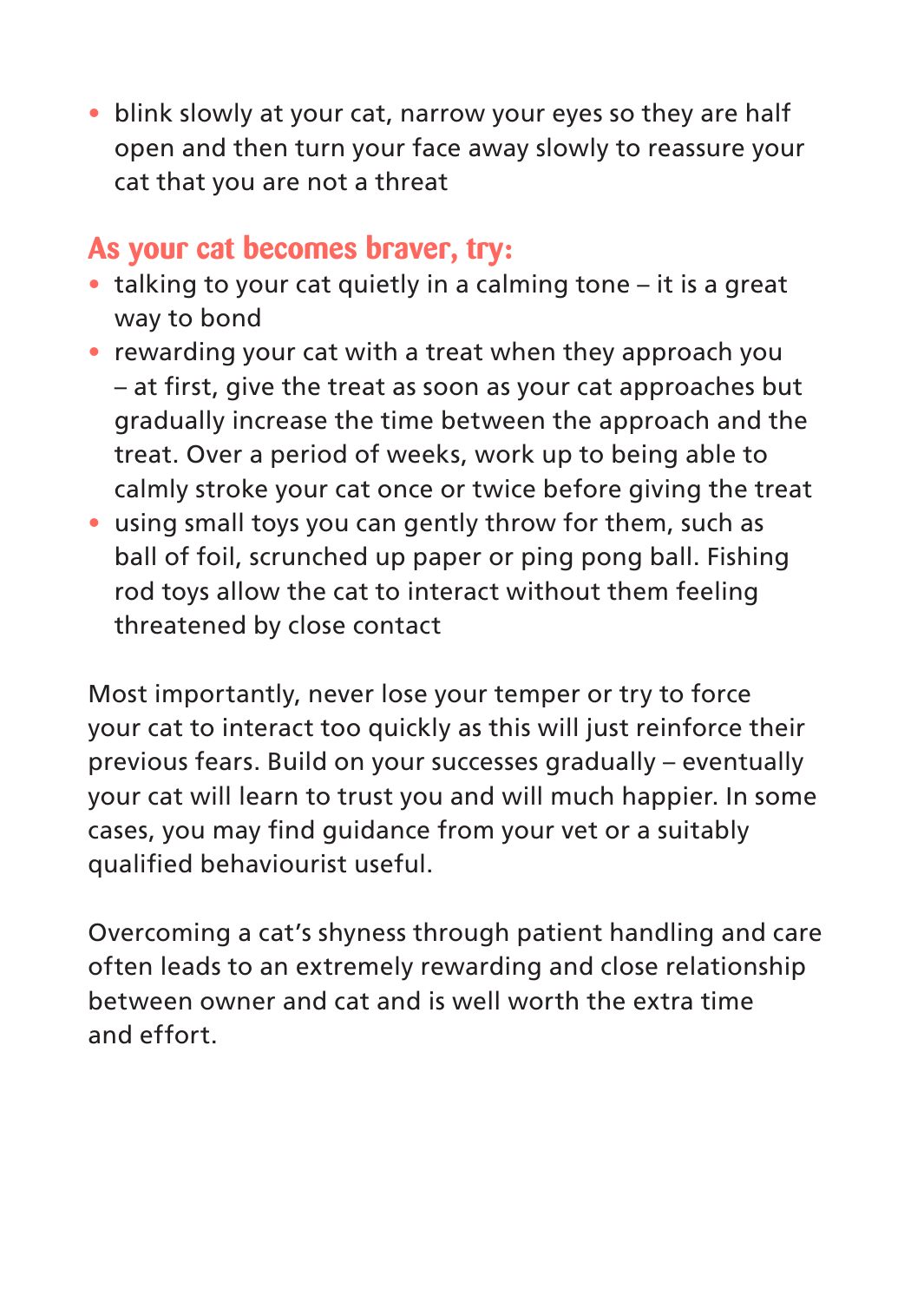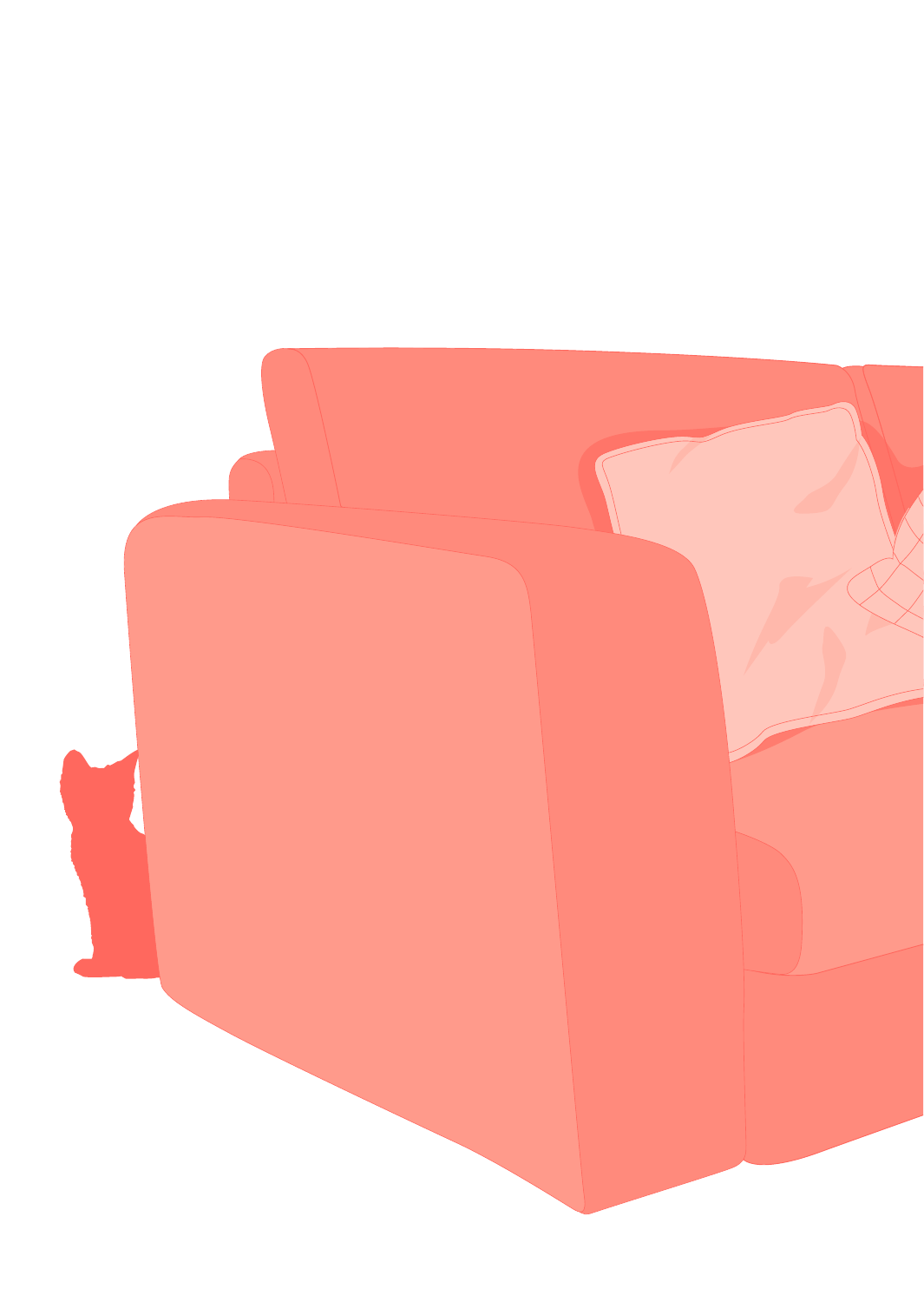### **Aggressive cats**

Cats are rarely aggressive towards humans but like all of us, they do have their limits. There are many different reasons for aggressive behaviour and sometimes it can be a combination of causes. Here are just a few examples:

**Defensive/fear aggression** –your cat will usually run from a perceived threat but may defend themselves if they can't escape, or has previously learned that fleeing is unsuccessful. **Play and petting aggression** – cats generally prefer to have short but frequent interactions, which is normal in feline social etiquette. In contrast, people tend to interact less often but with more intensity. This can be a bit much for some cats and many have a limit when it comes to petting.

**Territorial aggression** – usually occurs when two cats meet on disputed ground, or when one cat is passing through another cat's territory.

**Pain-induced aggression** – a cat suffering from pain will have drastically reduced tolerance levels and this is a very common reason for aggression.

Cats may be more inclined to show aggressive behaviour if they are:

- **•** kept indoors without stimulation, access to essential resources or an outlet for their hunting instinct
- **•** young
- **•** misunderstood by their owner
- **•** not neutered see Cats Protection's *Essential Guide: Neutering – family planning for felines* for more information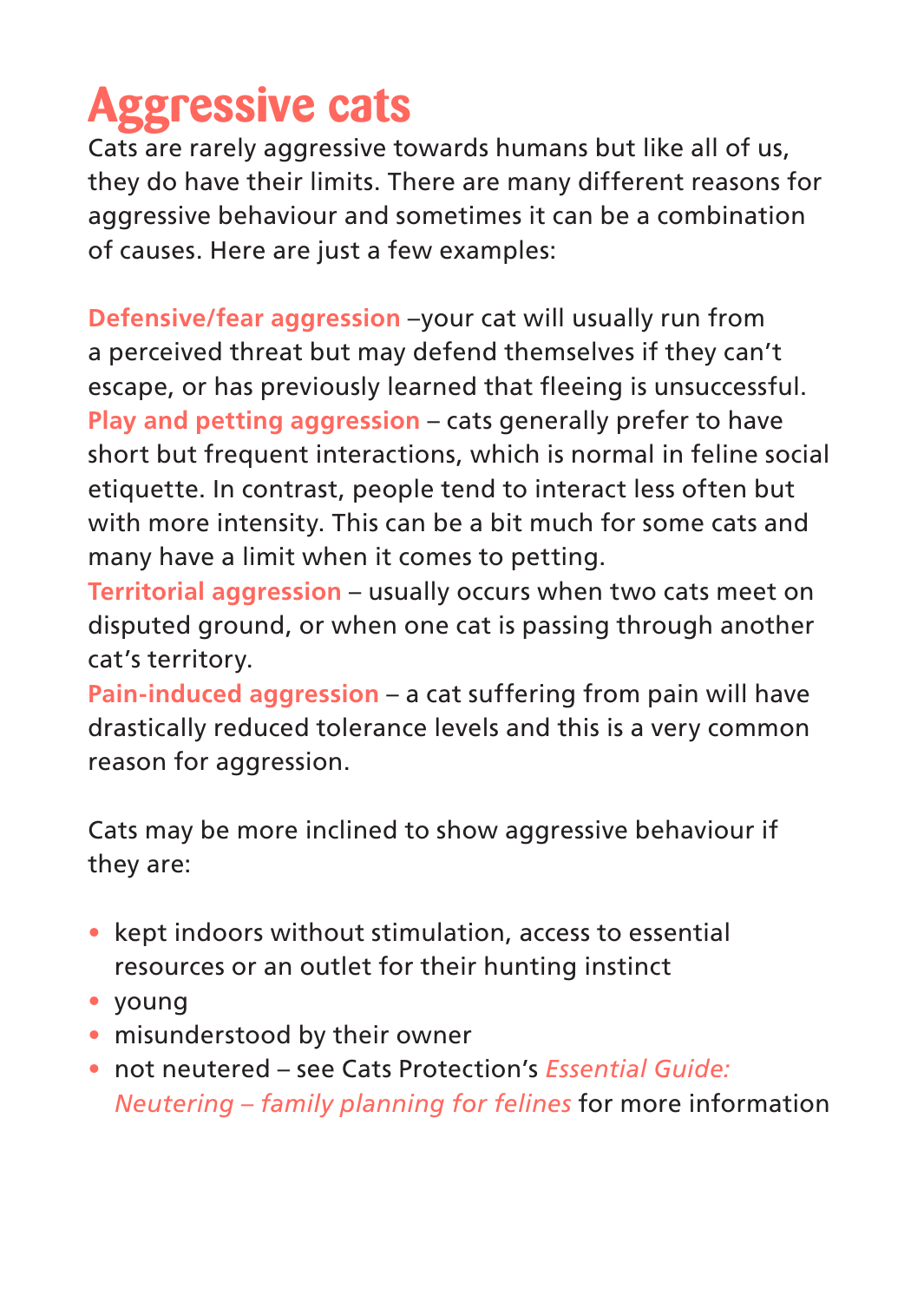

**If your cat is aggressive, particularly if it is newlydeveloped aggression, seek advice from your vet immediately. If there is no medical reason causing the aggression, then ask your vet for a referral to a suitably qualified behaviourist.**

If you have any bites or scratches that break the skin, then clean the wound carefully and seek medical attention.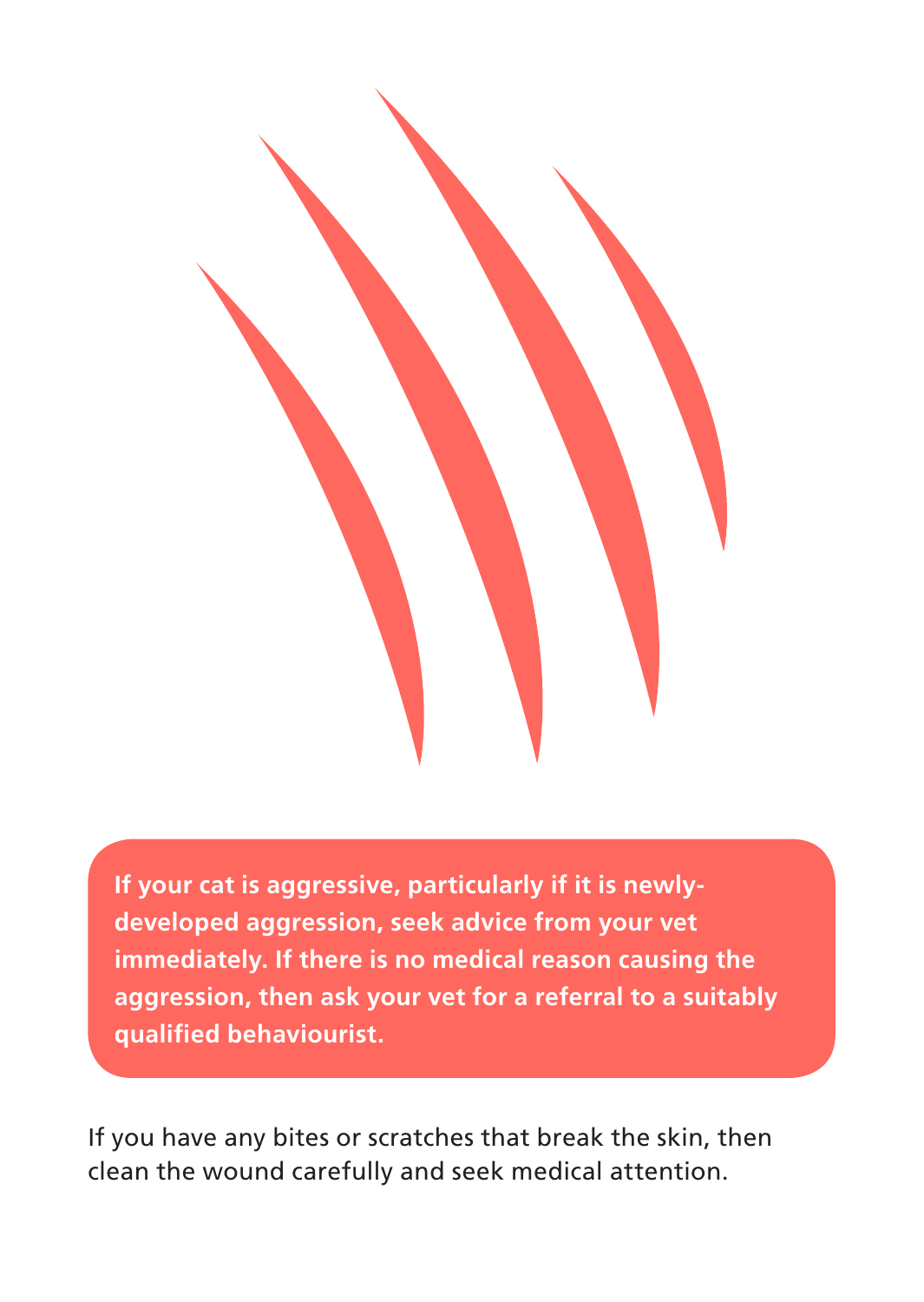### **Spraying and house soiling**

**Spraying** – cats sometimes spray short bursts of urine on vertical objects outside to mark territory and leave information for themselves or other cats to 'read'. If your cat starts to spray inside the home, then it is almost certainly a sign that all is not right in their world.

Urine spraying is a normal behaviour and can be performed by any cat, whether they are male or female, neutered or not. However, if your cat starts spraying indoors, it can indicate that they do not feel secure in their surroundings.

Urine spraying is a completely different behaviour from normal toileting. When a cat goes to the toilet to rid the body of waste products, they will generally urinate from a squatting position and usually produce a large puddle of urine in a private or secluded area. In contrast, cats will spray urine in order to leave a specific 'scent message'. When they spray, they will back up to a vertical surface in an open location and squirt a spray of urine from a standing position – sometimes while paddling with the back legs and quivering the tail.

#### **Why does my cat urine spray?**

Urine spraying is a normal part of scent marking behaviour. Cats use scent to identify different areas in their territory – this provides them with a 'scent map' of their environment as they move around. For example, cats tend to rub their cheeks in the 'core' part of their territory where they feel safe and relaxed. In contrast, they use urine spray to mark areas of their territory where they feel threatened. It is thought that the scent deposited acts as a 'reminder to self' for the cat to be wary in that part of his or her territory. When the smell begins to fade, the cat will re-spray to top it up.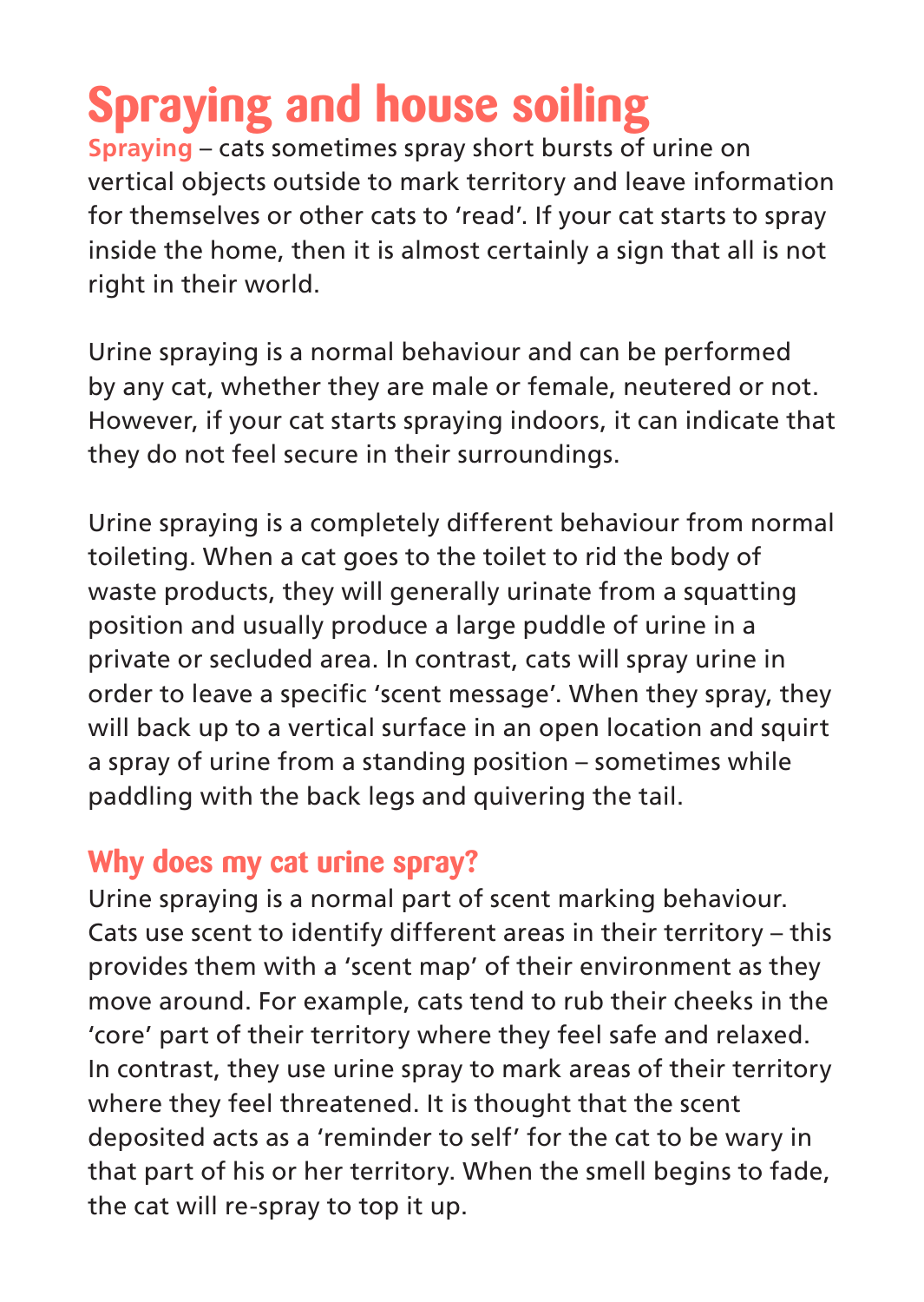#### **Why is my cat urine spraying indoors?**

Cats may spray indoors when they are:

- **•** ill
- **•** stressed by a perceived threat
- **•** stressed by changes in the household eg new baby or building work
- **•** threatened by other cats coming into the household, or by cats in the surrounding neighbourhood – this is the most common reason

Often there is a combination of factors that have led to the development of urine spraying. In some cases, the behaviour can start for one reason and develop or change due to other causes. For example, many owners punish their cat for spraying in the house – this tends to make the cat more anxious and more likely to spray. The best thing you can do is identify what is worrying your cat and address it.

#### **What can I do if my cat sprays indoors?**

If your cat has suddenly started spraying indoors, you should take your cat to have a health check with your vet to ensure there is no underlying medical cause for the behaviour. If the vet deems your cat is healthy, the next stage is to find out what the cat finds threatening and then take action to stop it. This process can be quite complicated, as there are often many factors involved. It is best to ask your vet to refer you to a suitably qualified behaviourist

Sometimes, spraying can be more easily linked to a specific change in the environment. For example, the addition of a new cat to the household can threaten resident cats and induce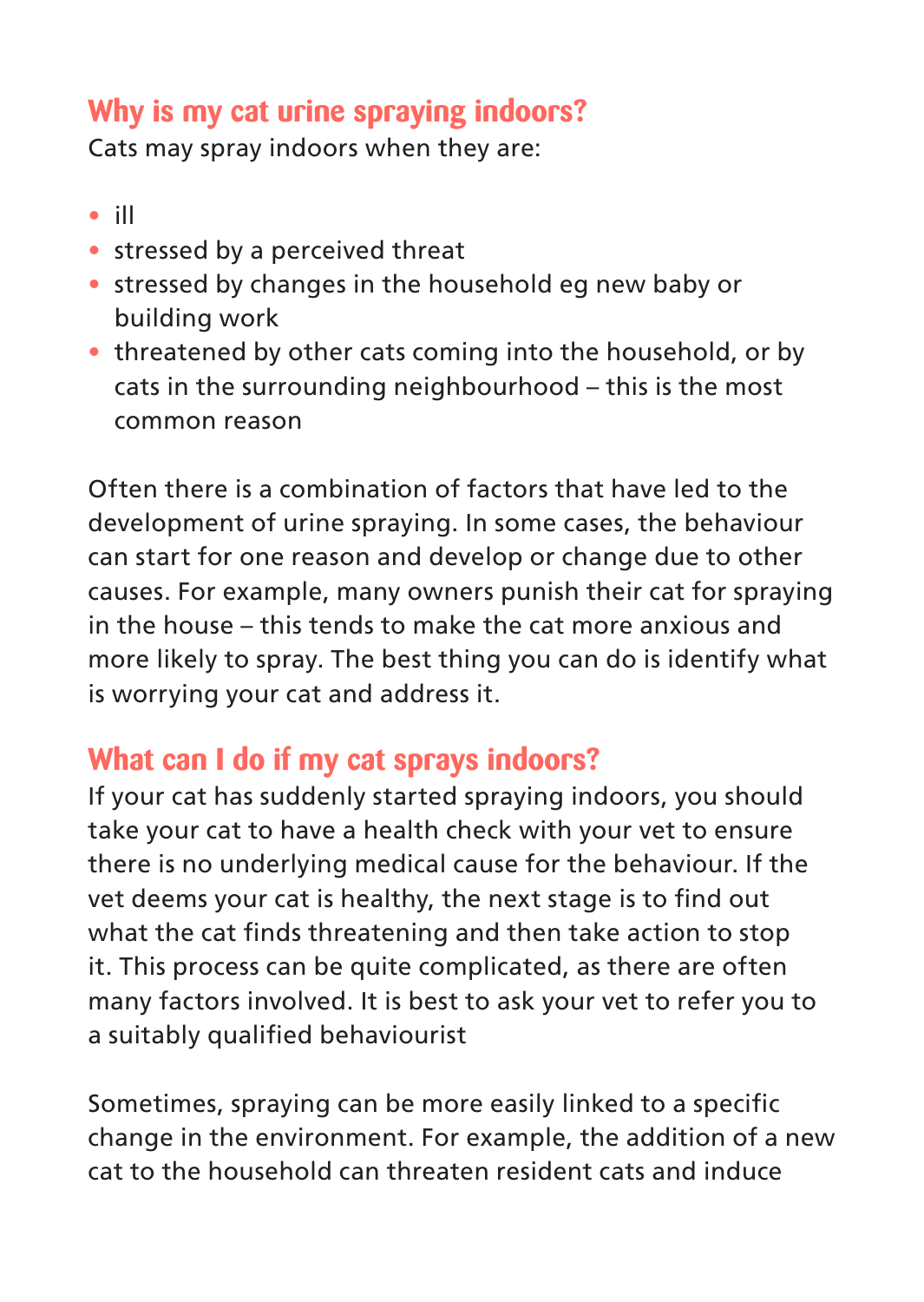spraying. Clues about why your cat has started spraying can be ascertained from the location of the marks, because these will be left specifically where they feel anxious.

If they are spraying on internal doorways and in hallways it may be because this is where they come into close contact with other cats in the household. To overcome this, you can help to prevent conflict and create a sense of security by providing extra litter trays, bowls and places for your cats to sleep, play and scratch – reducing the need for competition. If your cats have to walk past each other because of the layout of your house, you can put up shelving or arrange furniture so they can pass each other at different levels, without direct contact.

#### **What can I do if my cat sprays on doors and windows?**

If your cat is spraying on the cat flap, external doors or windows then it is usually because something outside is worrying them – for example other cats they can see through windows. In this case, making the inside environment feel more secure for them is often helpful. Covering the windows with a semi-transparent material to restrict their view of other cats outside may help. If other cats are entering the house through your cat flap, you can fit a microchip cat flap that reads your cat's unique microchip, or a magnetic cat flap – where a magnet is attached to a safety collar. You could also try to discourage the neighbouring cats from entering the garden, see humane deterrents for ideas.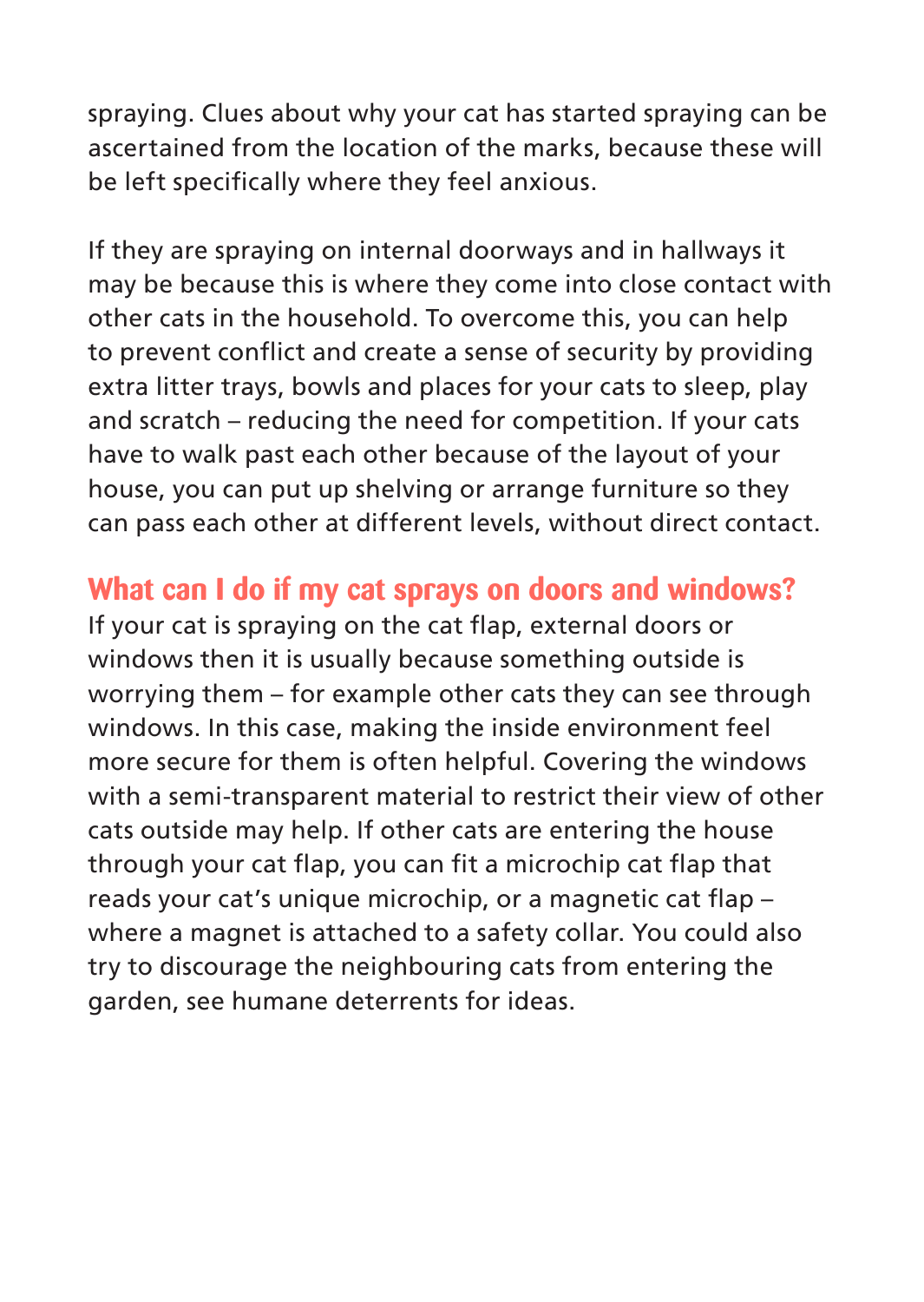#### **The importance of scent**

Redecorating, changing furniture or moving house removes familiar smells that comfort your cat. To prevent your cat from becoming anxious at unfamiliar scents, it is a good idea to introduce them to a new environment or house gradually. When moving into a new house, keeping your cat in one room with items familiar to them and then gradually allowing access to other areas will help to decrease their anxiety. Also see **What is pheromone therapy?** later.

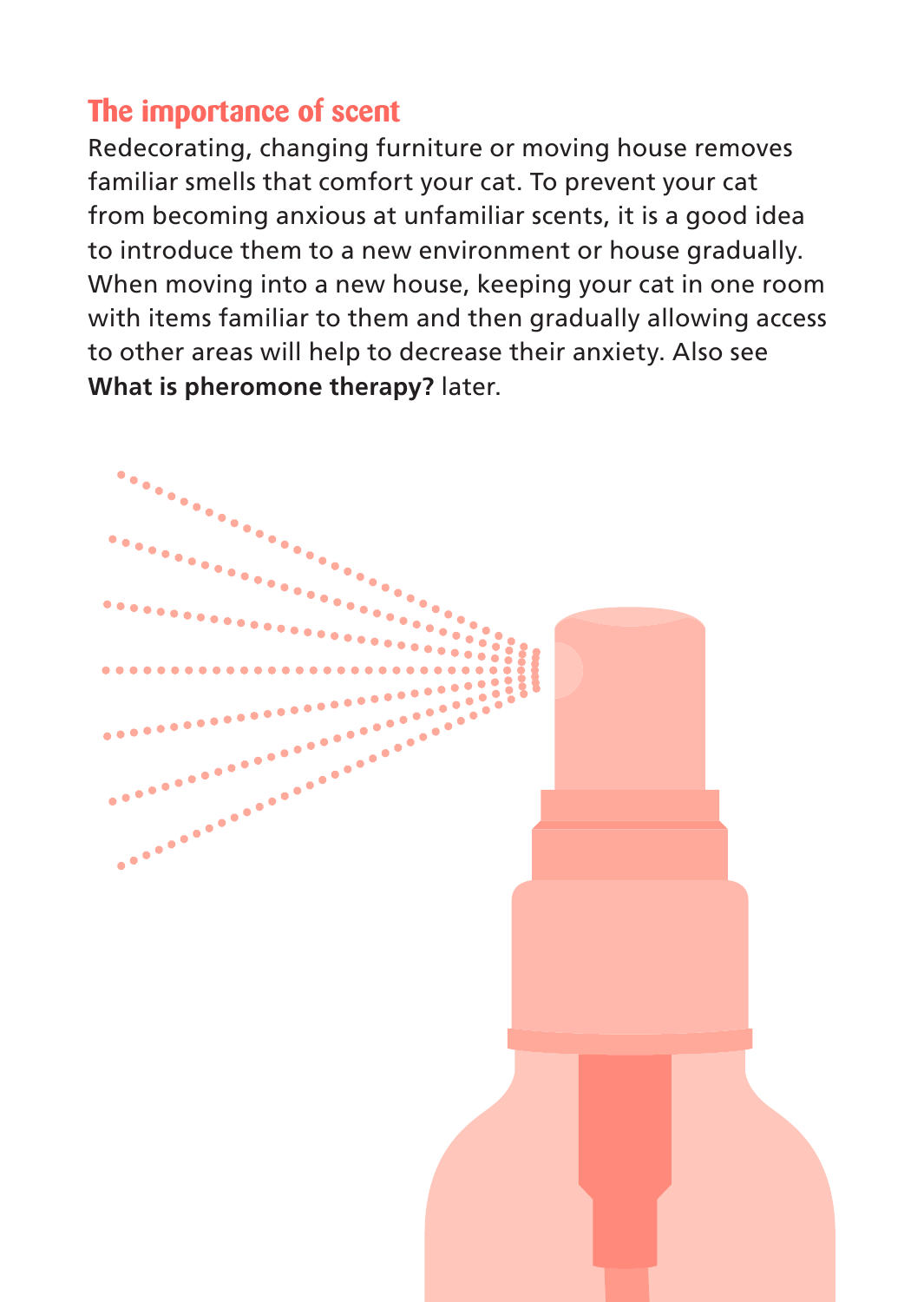#### **Inappropriate toileting**

Inappropriate toileting is different to spraying behaviour and can occur for completely different reasons. If your cat is toileting away from the litter tray, there are many different reasons. Always get your cat vet checked before considering any behavioural interventions, as it is very important to rule out medical reasons for the behaviour. Below are some general guidelines that may help, but if you have all these measures in place and the problem persists, it is worth getting a referral to a qualified behaviourist to help identify the causes.

Even if your cat has outside access, always provide litter trays inside. Some cats can feel safer using a tray in the house – there could be neighbourhood cats that intimidate them. Understandably, many cats don't like to go out when it's bad weather, or if the toileting site is frozen over in winter and it's difficult to dig.

#### **Privacy**

Toileting is a very vulnerable activity for cats and they will try to choose a quiet, private location for this. If your cat is upset by an incident outside, or near to their litter tray, they may instead find a quiet corner indoors to pass their waste. If the tray is positioned in the open where it may be disturbed, the cat may feel too vulnerable to use it and will seek a safer spot instead. A tray may not be used if it is placed next to a noisy washing machine, or by a cat flap and remember that cats like to toilet away from where they eat and drink. When placing litter trays, put them in quiet, private areas that are away from busy walkways.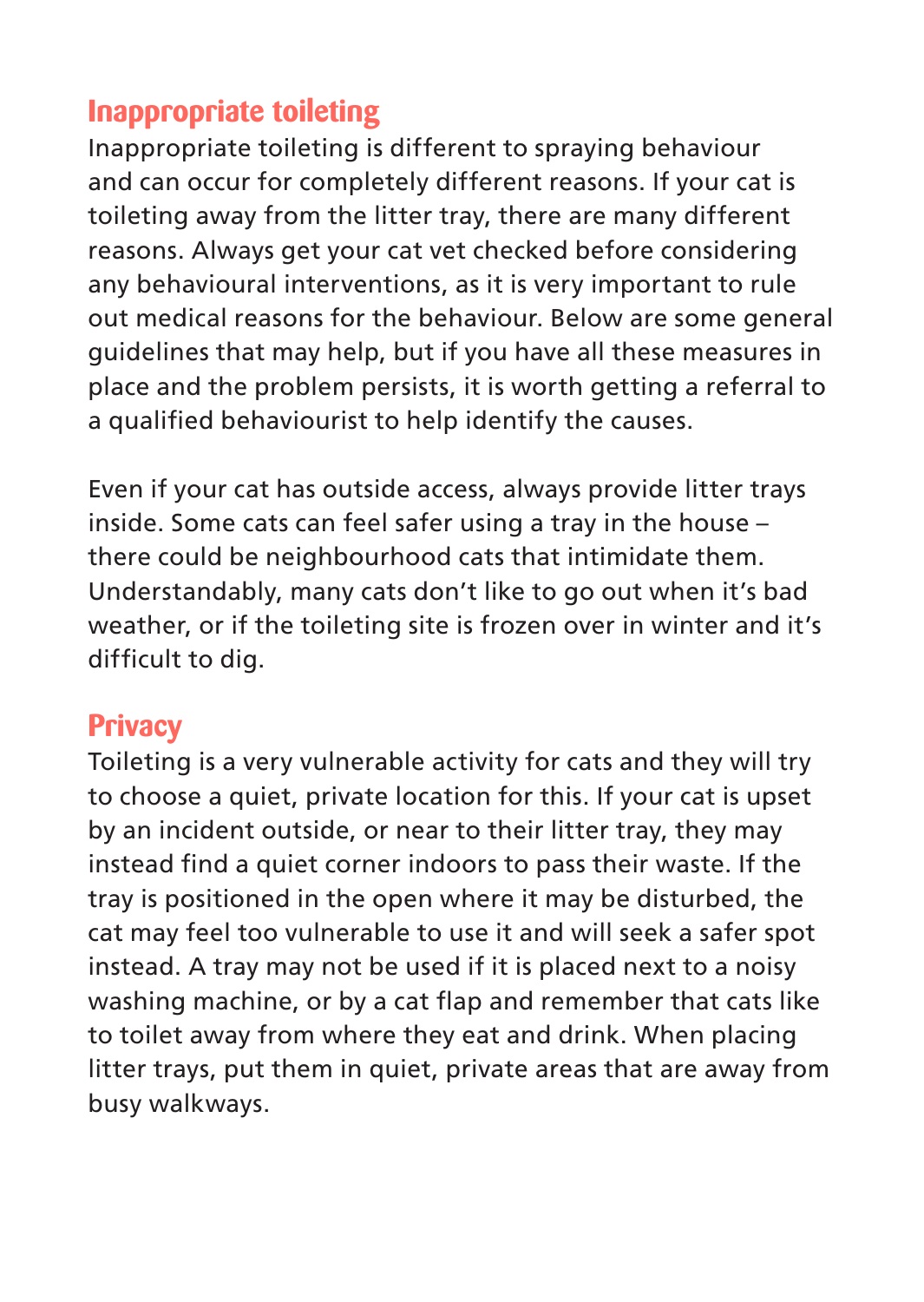#### **Litter tray**

There are many different types of litter trays available to suit your cat's needs. As a kitten grows up, they will need a larger, adult-sized tray with enough space to manoeuvre. An elderly cat requires a tray with low sides so they can get in and out more easily. Nervous cats may prefer the privacy of hooded litter trays. Each cat is an individual and what might work for one cat, won't necessarily work for another. As a general rule, provide one litter tray per cat, plus an extra one. If you are experiencing litter tray problems, you may need to add a few extra trays to this rule. Place the trays in a variety of different locations around the home, both upstairs and downstairs, as opposed to placing them next to each other in a row.

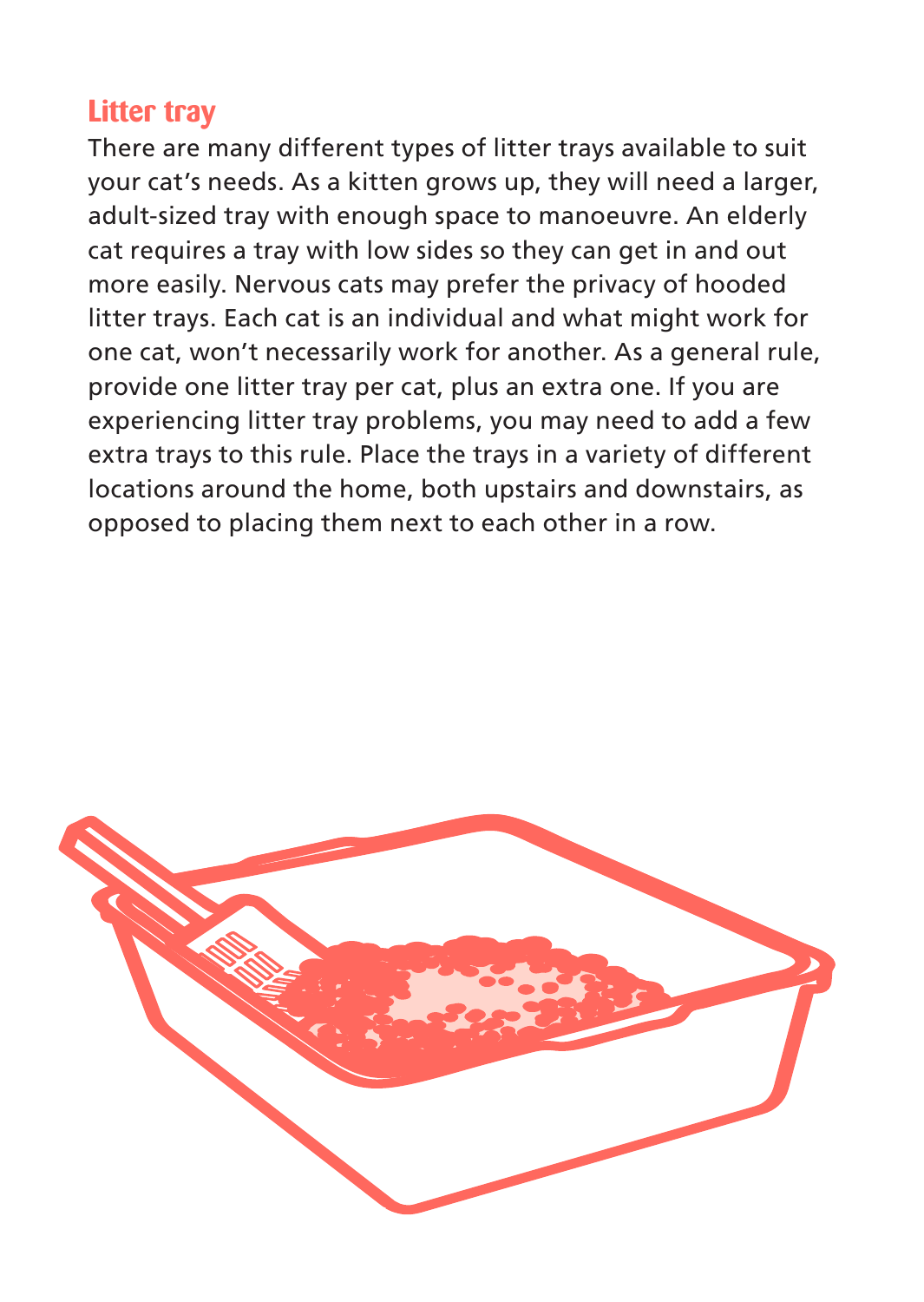#### **Litter**

Cats often prefer the litter type they used as a kitten. Many cats have a preference for fine, heavy sand-like litter, which is similar to the material that their ancestors would have used. This feels soft under their paws and enables them to have a good dig. Avoid anything scented as cats have a very sensitive sense of smell – although you might like the fragrance, your cat may not agree! Provide 3cm of litter as this generally seems to be the preferred depth for cats – not too shallow so they can have a good dig in it, but equally they don't like it too deep either.

#### **Cleanliness**

Cats are renowned for their fastidiously clean nature so they will not use a dirty litter tray. Remove any deposits once or twice a day if you have a clumping litter and completely clean out the tray once a week. Some cats prefer the deposits to be removed before they will use the tray again, while others prefer one tray for urinating and another for defecating. Hooded litter trays need to be kept extra clean as they can hold the smell inside and be overpowering for your cat's keen sense of smell!

#### **Never punish for spraying or inappropriate toileting**

Although urine spraying or inappropriate toileting can be an unpleasant and distressing problem, you should never punish your cat. They are spraying because they feel anxious – punishing them will only make them more likely to spray due to stress. The best thing you can do is to identify what is worrying your cat and address this, starting with a visit to your vet for a health check.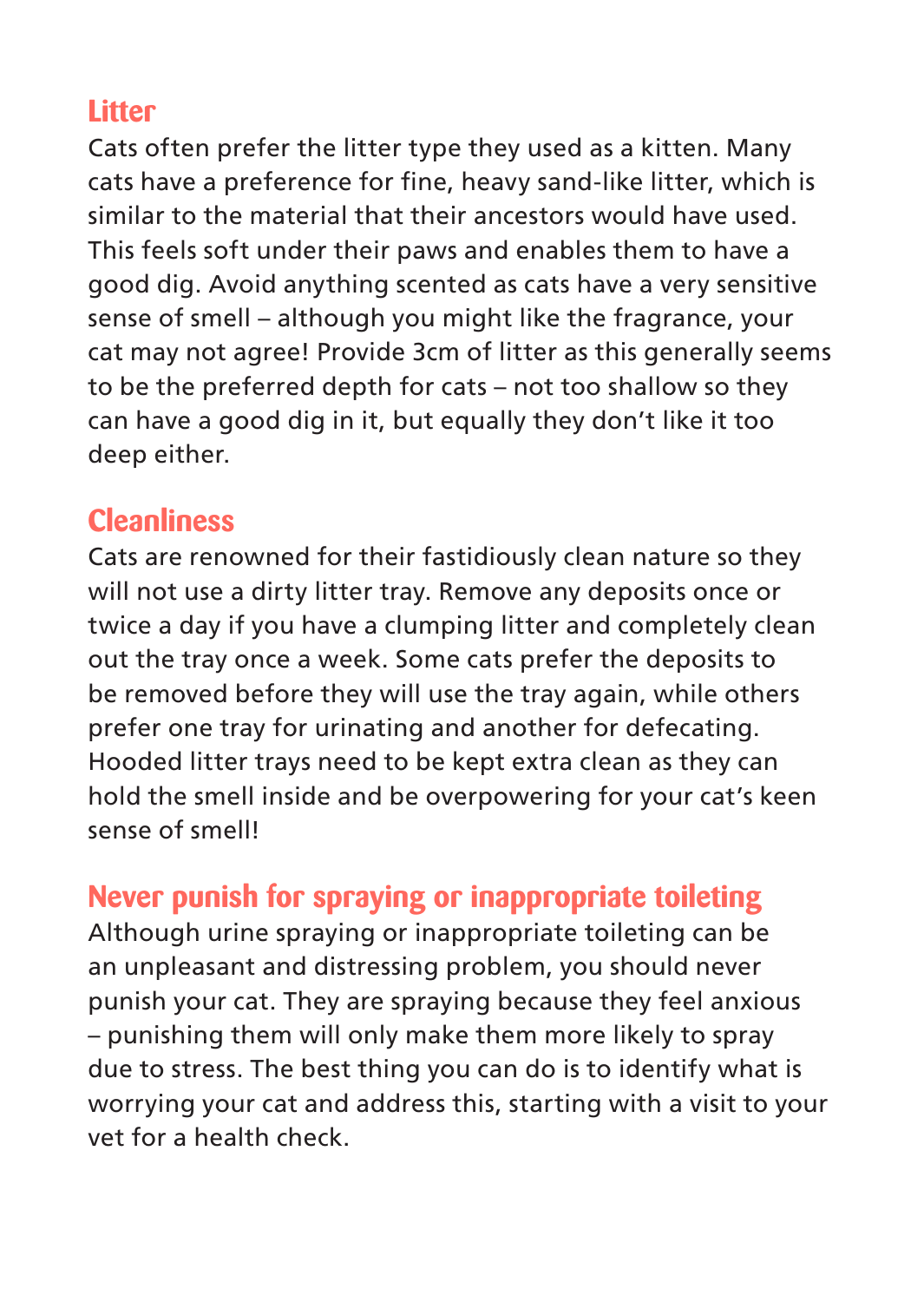#### **How do I clean urine from affected areas?**

Once a cat has sprayed, if the area is not cleaned appropriately, their sensitive nose will draw them back to spray the same area again in an attempt to top up the faded scent. Many household cleaning products contain ammonia which is also found in cat urine, so using these can make the problem worse.

A cheap and efficient cleaning method is to wash sprayed or soiled sites thoroughly with a warm, 10 per cent solution of biological washing powder and then rinse with clean water and allow the area to dry. If the surface is suitable, surgical spirit can be applied after cleaning to remove all lingering traces of urine. It is worth doing a small patch test first to ensure this cleaning regime will not cause any damage.

Carpet is extremely absorbent and the urine often soaks into the underlay and the flooring underneath. If the area is badly soiled over a long period it may be necessary to cut out the section of carpet and underlay and treat the concrete or floorboards underneath before replacing.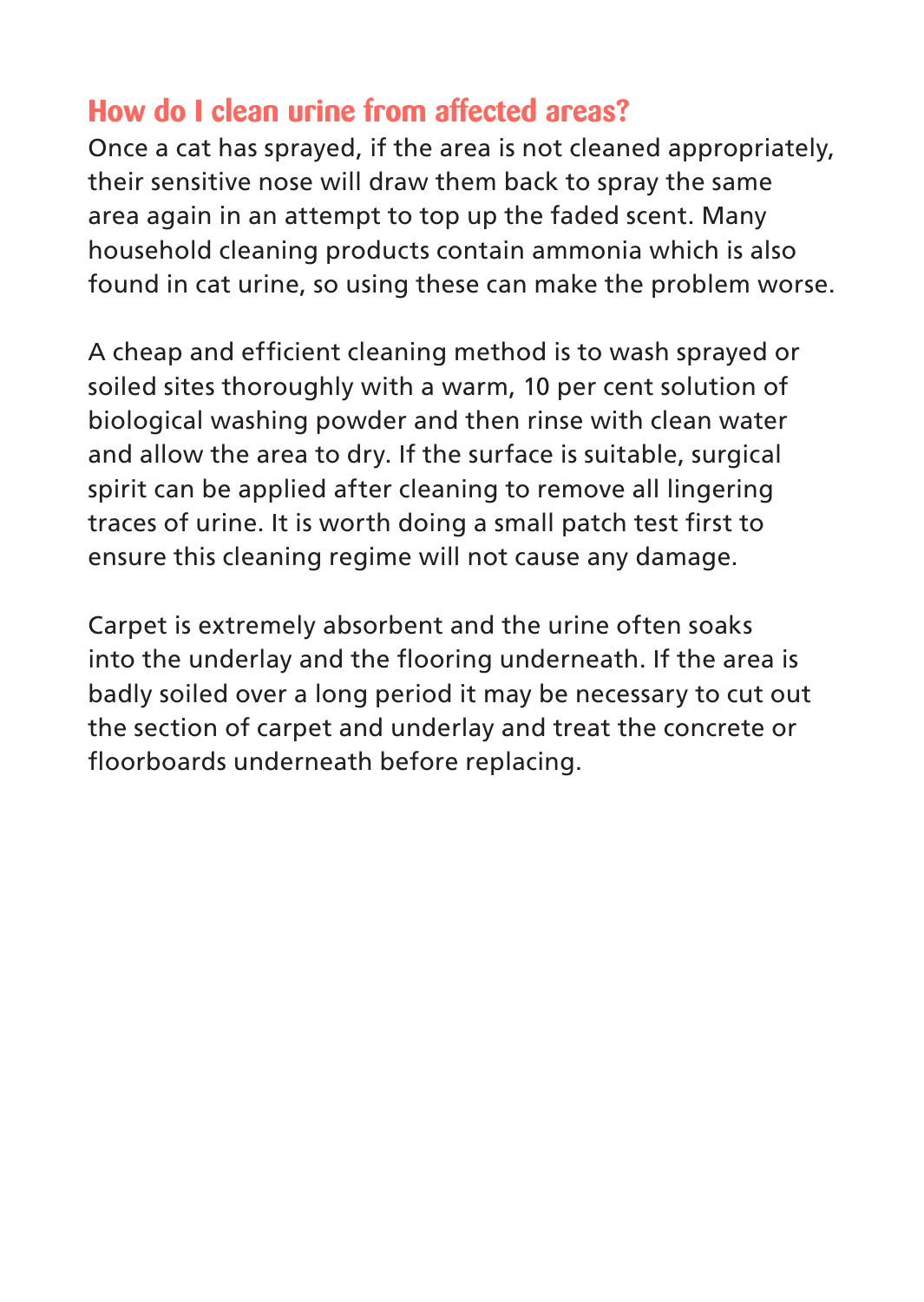### **Scratching**

Scratching is a normal behaviour. Cats scratch for two reasons; to keep their claws in good condition and as a communication signal. Scent glands in between the pads of the paws produce a unique smell, which is deposited on the surface that the claws are dragged down. This scent, combined with the visual signal of the scratch marks and discarded claw husks, leaves a reminder signal for the cat and a message for other felines in the area.

#### **Why is my cat scratching indoors?**

If your cat has limited or no access to the outdoors – either through their own choice or yours – they will have to maintain good claw condition inside the house. They will find one or two suitable scratching sites and continue to use them, whether this is a cat scratching post or the back of your settee!

If the scratched areas are widespread throughout your home including areas of conflict like doorways and windows, it is likely that your cat is scratching for communication reasons and feels insecure in these areas. Just like spraying, the most common reason for scratching indoors is the presence of another cat.

The reason for cats to show this behaviour can change over time. If your cat enjoys attention, they might learn that whenever they scratch the furniture you interact with them, so they will carry on scratching.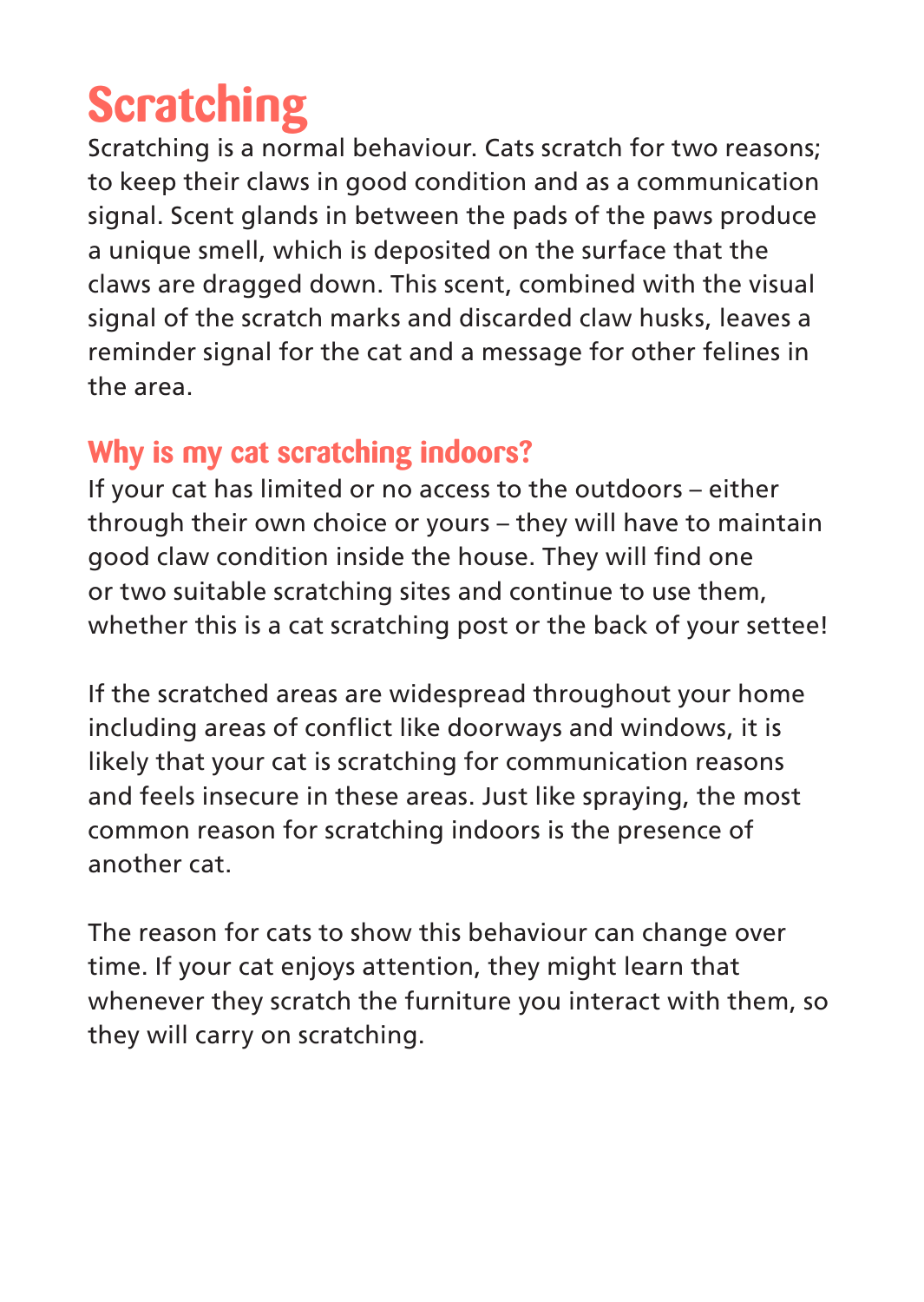#### **What can I do if my cat scratches the furniture?**

If your cat is scratching furniture or wallpaper to maintain their claws you could:

- **•** protect the scratched item by covering with thick, shiny plastic sheeting as this is unappealing to cats
- **•** at the same time, obtain a suitable scratching post and put it next to the area where they scratch
- **•** choose a scratching post with a heavy base so it doesn't topple over or wobble when in use. It should be tall enough to allow your cat to scratch at full stretch – ensure it has a vertical weave to let them drag their claws downwards
- **•** some cats prefer to scratch horizontally (eg cats that scratch carpets or stairs) or diagonally so provide a scratching mat to meet these needs
- **•** once your cat is consistently using the new post, you can gradually move it to a more convenient location if you wish and then remove the plastic sheeting from the furniture or wallpaper
- **•** cats often like to scratch and stretch after they wake up, so you could try placing the scratch post near your cat's bed

Each cat in a household should have a scratching post – positioned in different locations to prevent conflict. Some posts are impregnated with catnip, or you could try rubbing quality catnip on the scratch post to entice them – placing pieces of food on the post may also help. Playing with your cat little and often throughout the day and providing toys may help redirect their energy away from scratching.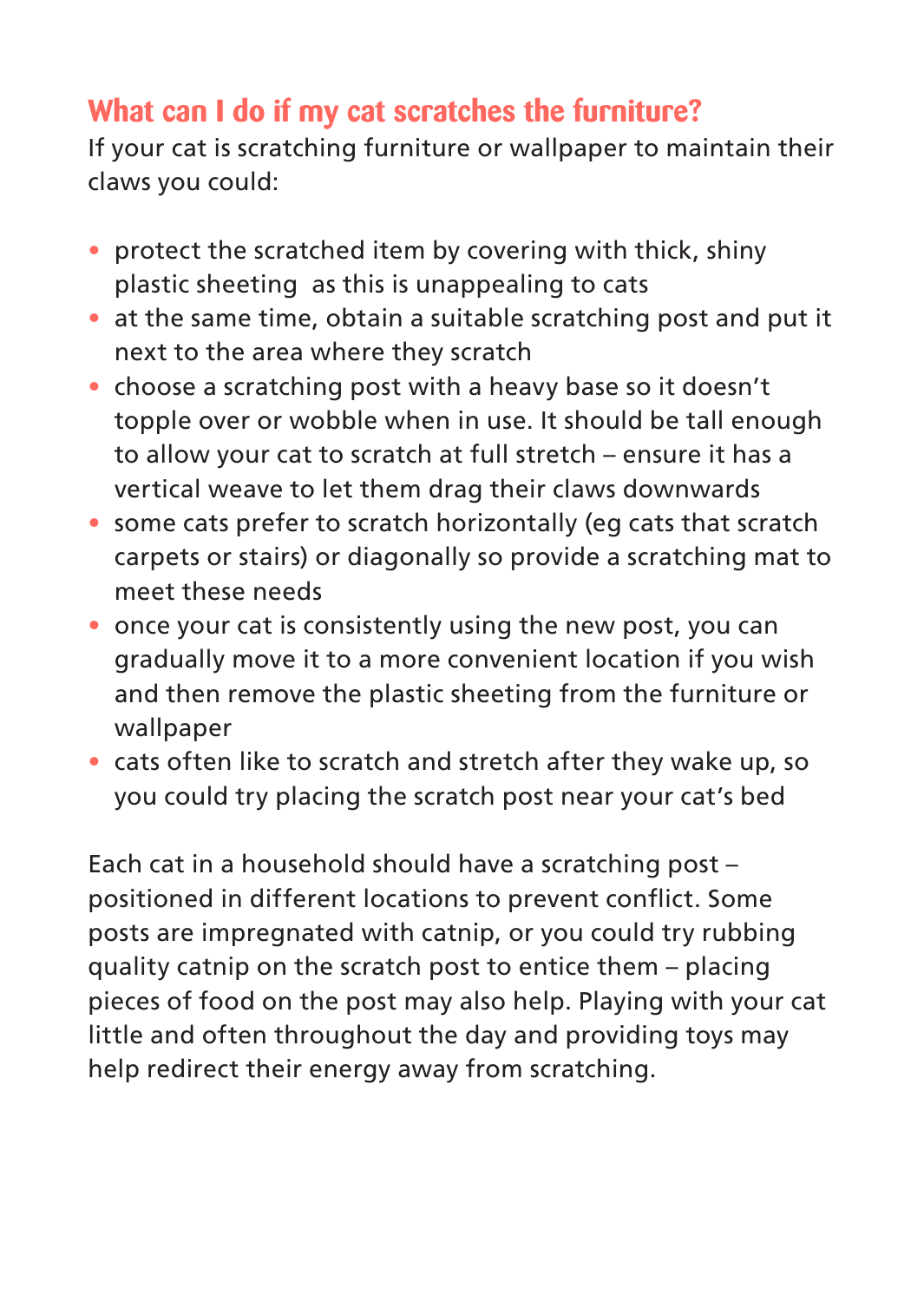#### **Scratching to mark territory**

If your cat is scratching furniture as a marking behaviour, then try to identify what is worrying the cat in this part of their territory and remedy it – see spraying section above. Follow the advice already given and cover the scratched areas with a protective material and place a scratching post next to them. However, to help your cat to feel secure in their surroundings and permanently stop them scratching the furniture, you will need to identify and deal with what is worrying them. Don't just provide them with another scratching surface without attending to their feelings of insecurity. You may need guidance from a suitably qualified behaviourist to help identify the cause of their anxiety.

#### **Importance of praise**

It is important to remember that cats do not scratch just to be naughty. It is a natural behaviour they should be allowed to exhibit. Shouting when your cat scratches your furniture can lead to an increase in frequency as they become more anxious, or learns that scratching can be used for attention seeking. Cats quickly learn that unwanted clawing gets a reaction, but clawing a scratching post doesn't. Make sure you praise your cat when they claw the scratching post and try not to react if they scratch the furniture.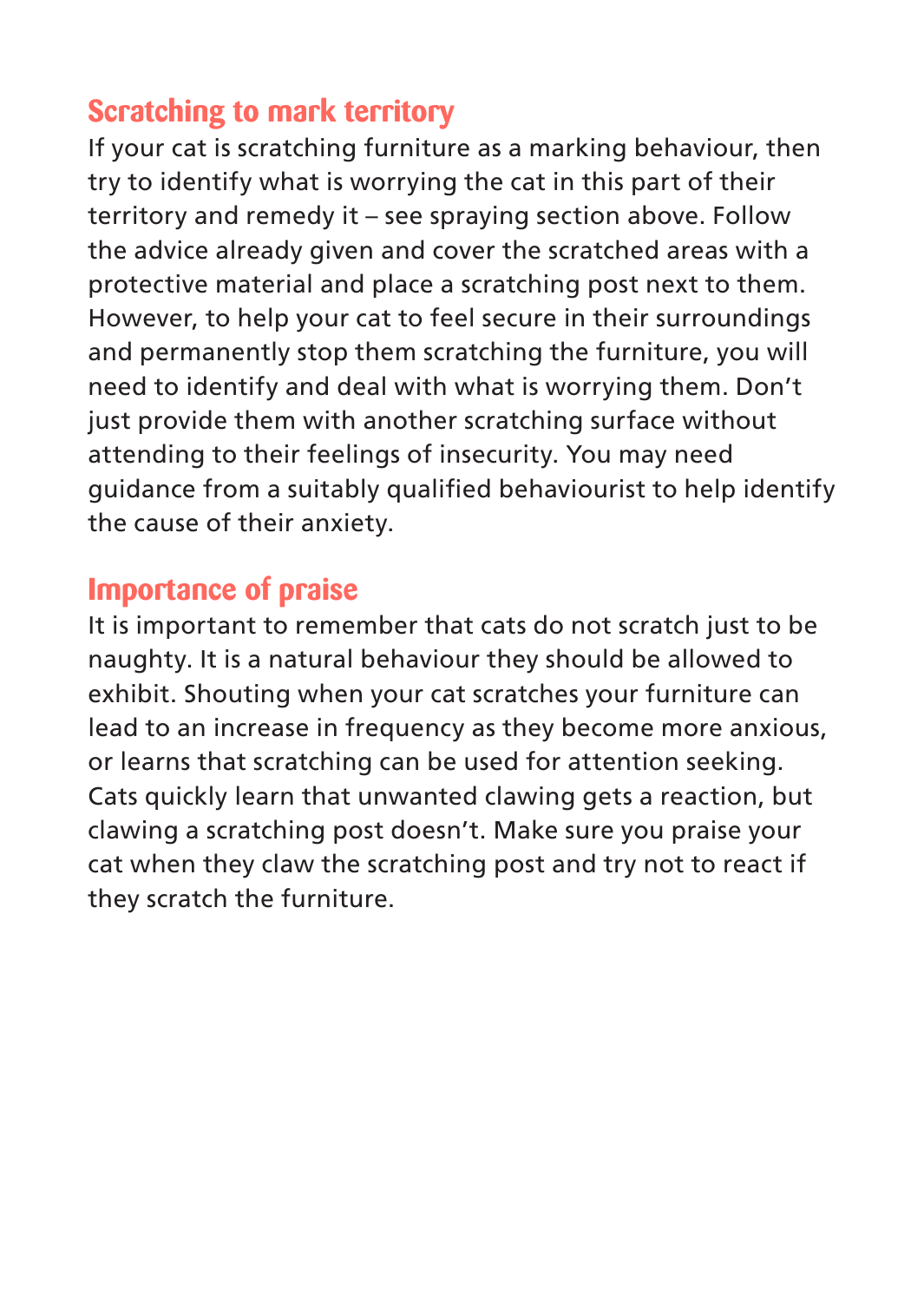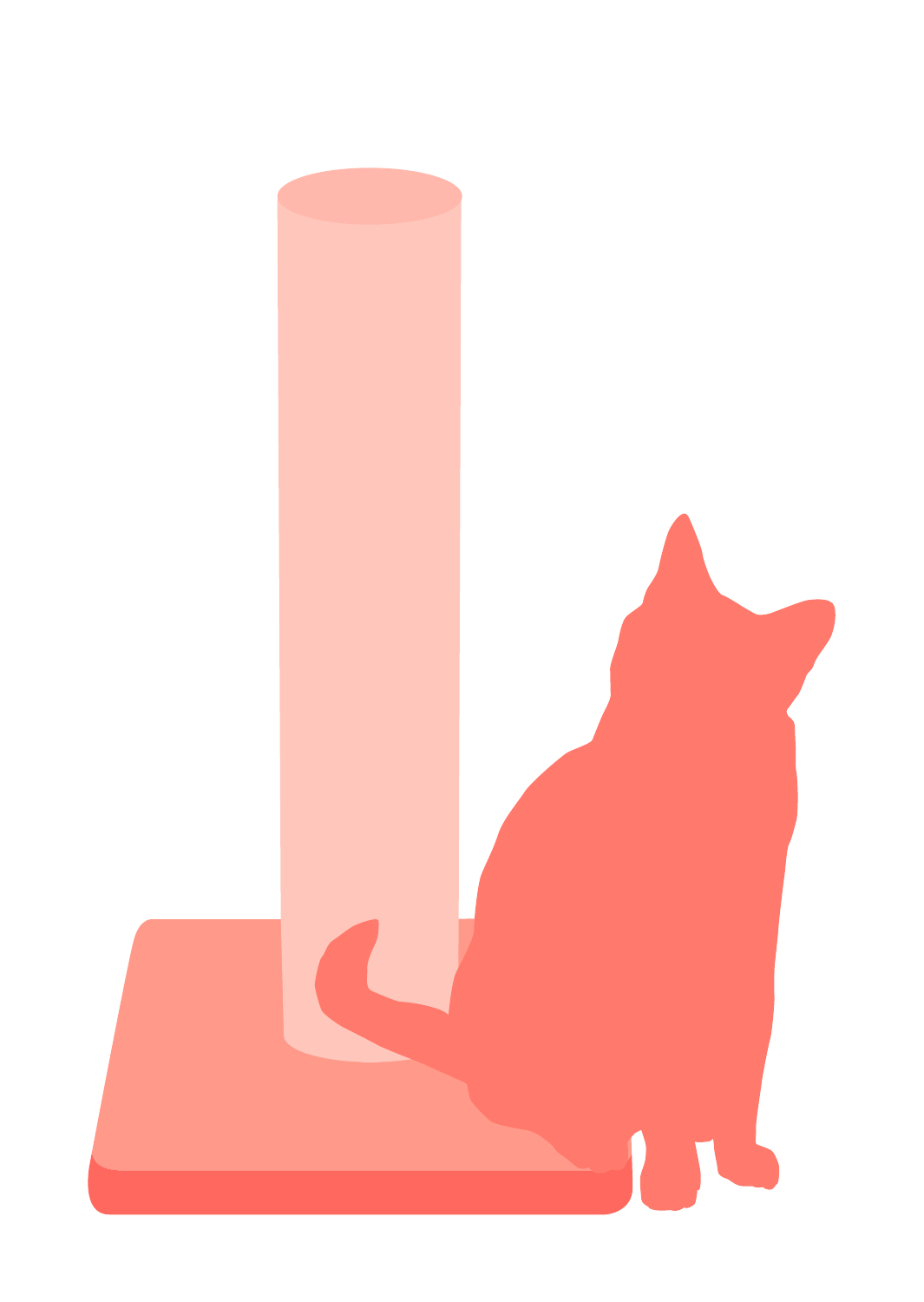### **Humane deterrents for cats**

The Animal Welfare Act 2006 – including the Scottish and Northern Irish equivalents – gives all cats legal protection. For more information see Cats Protection's *Essential Guide: Cats and the law*. For those who wish to avoid having cats visit their garden, the following advice may be useful.

- **•** Shoo a cat away by either shouting or clapping your hands when you see them enter your garden
- **•** Squirt water near the cat using a low-powered water pistol – not a super-soaker – being careful to avoid their eyes. Most cats hate water.
- **•** Install an automatic garden spray, triggered by an infra-red detector which locates movement
- **•** Erect high, close-boarded fences next to the hedges in the garden, making it difficult for cats to visit
- **•** Avoid leaving food for birds and other wildlife in places that are easily accessible to cats and ensure dustbin lids are secure. In addition, do not start feeding a cat if you do not want them around as this will encourage the cat
- **•** Cultivate shrubs closely to prevent cats from finding a place to dig. Spread chicken manure around beds and borders, taking care to use Soil Association approved pellets rather than fresh manure
- **•** Consider covering parts of the garden that you do not want the cat to toilet in with stone chippings, pebbles or small rocks
- **•** Lion dung-infused pellets, the planting of coleus canina and crushed egg shells have been used with varying levels of success to deter cats from toileting in flower beds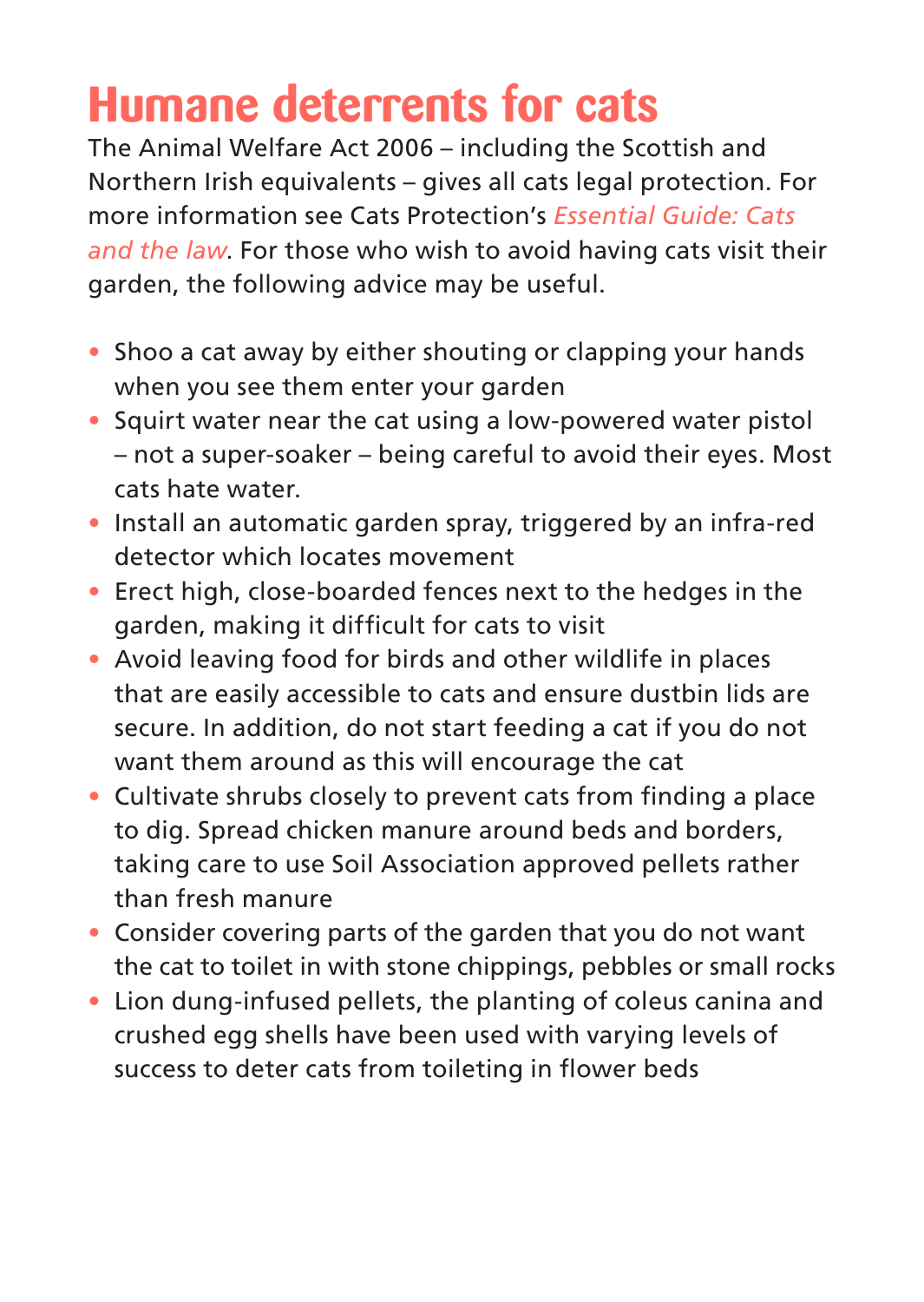Hardy plants and the use of tall planters in strategically placed positions – eg entrances and protruding corners – can help to reduce the effects of cats marking their territory through spraying by encouraging them to use the plants.

Using 'home-made' or shop bought deterrents which could harm or injure a cat may be considered an offence under animal welfare legislation for causing unnecessary suffering, so bear this in mind when considering deterrents.

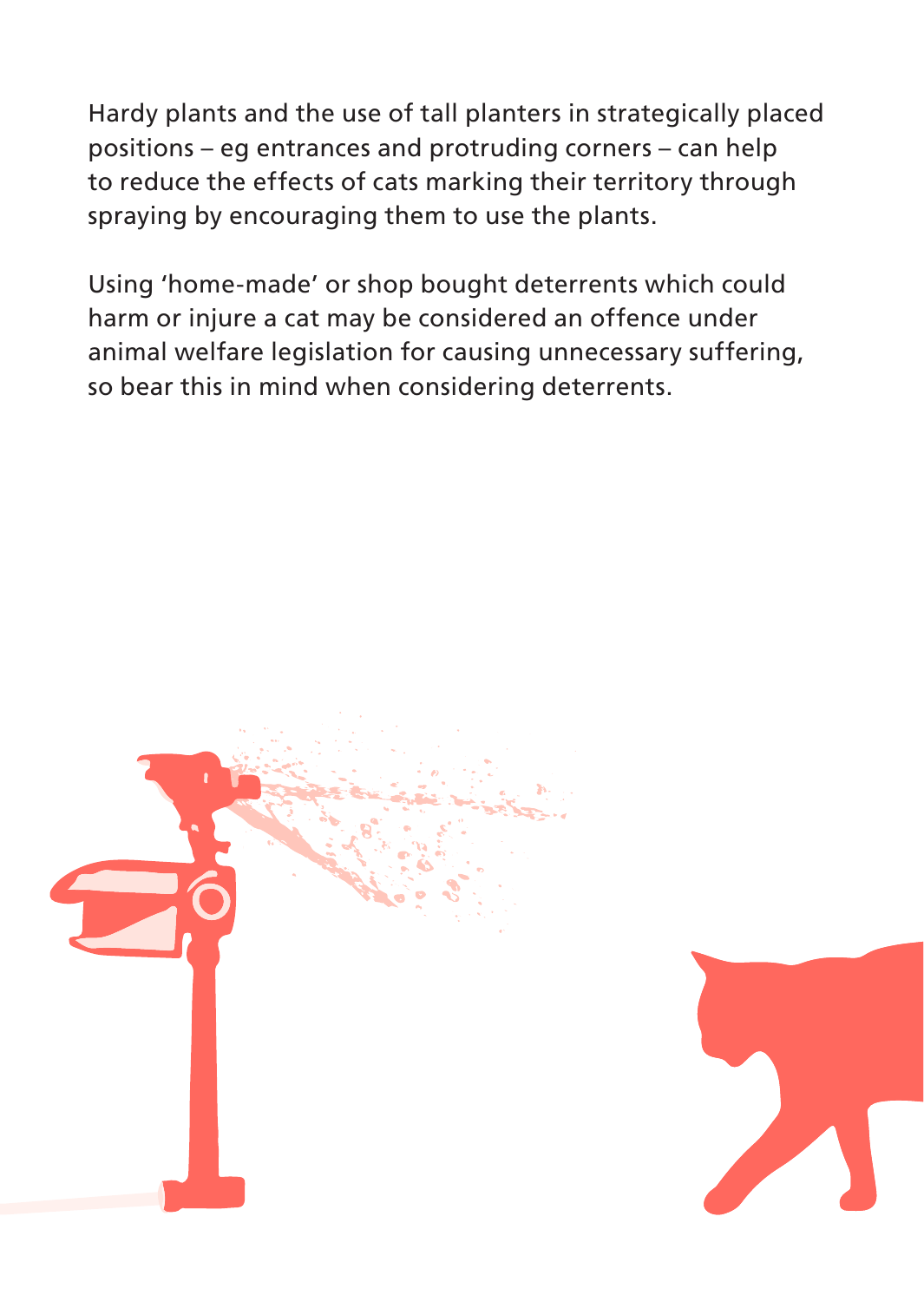### **What is pheromone therapy?**

Cats deposit pheromones (which are chemical signals of communication to themselves or other cats) from glands on their faces when rubbing objects such as the corners of walls or furniture. They leave behind different messages, one of these facial pheromones tells the cat that they are in an area they recognise and are safe. Cats regularly re-mark with these pheromones as they go around their home.

You can buy a synthetic version of this facial pheromone – Feliway® - to help your cat during times of stress. Feliway provides on-going support and comfort to cats reassuring them and marking the area as safe and secure. It is available from your vet or from the Cats Protection online pet shop – see www.catsprotectionshop.co.uk.

It is available as a plug-in diffuser, which lasts up to four weeks, continuously releasing the comforting pheromone into the local environment, and a spray, that can be used around the home or when travelling, lasting up to 24 hours. Alternatively, you can try using a clean cotton cloth or glove to gently rub on your cat's cheeks to collect the pheromone – and then rub this around on surfaces at cat height, such as onto new furniture, so that it smells familiar. Remember that the pheromone will need to be topped up regularly, until your cat either rubs its cheeks on the item or shows relaxed behaviour. Feliway can be a great support tool for helping stressed cats, however it is always recommended to rule out medical conditions first with your vet and it is important that the reason for your cat's anxiety is also identified and dealt with. If your cat has a behavioural problem, then it is recommended to get a referral from your vet to a qualified behaviourist such as a member of the Association of Pet Behaviour Counsellors (www.apbc.org.uk).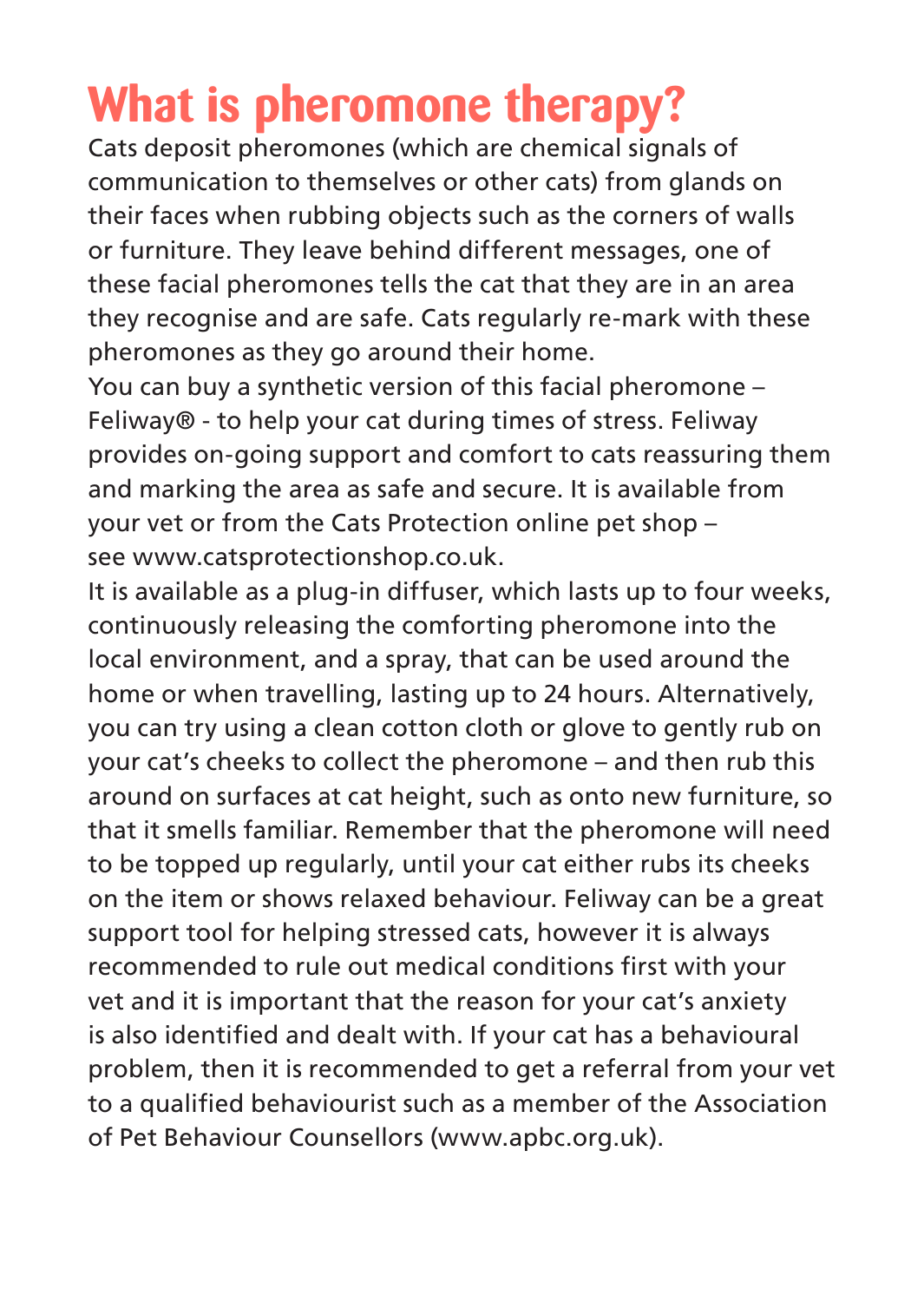### **Help is at hand**

The advice given in this leaflet is aimed at encouraging positive behaviours and helping with some behavioural issues. However, it is not individually tailored to a specific cat and the development of behaviours in each cat is unique. The cause of a problem can sometimes be difficult to identify, particularly if it is complex or there are a number of contributing factors. If your cat has a behavioural problem, it is recommended to discuss the problem with your vet who can refer you to a suitably qualified behaviourist, such as a member of the Association of Pet Behaviour Counsellors (www.apbc.org.uk) or a Certified Clinical Animal Behaviourist (CCAB) that can be found through the Association for the Study of Animal Behaviour (ASAB) at http://asab.nottingham.ac.uk/ . Seek help sooner rather than later as it can be more difficult to rectify long-standing issues. Luckily many problems can be resolved, allowing you to enjoy positive companionship with your cat once more.

### **Happy relationships**

Cats Protection has a clear vision of a world where every cat is treated with kindness and an understanding of its needs. What makes a cat unique is the very reason why they are so well loved. With a little understanding of your cat's background, behaviours and needs, you can prevent any problems that may arise and enjoy sharing your life a happy cat.

#### **Learn more about your cat online!**

**Take a look at our free interactive tool to help you understand cats' origins and their behaviour within our homes. http://learnonline.cats.org.uk/content/ufo**